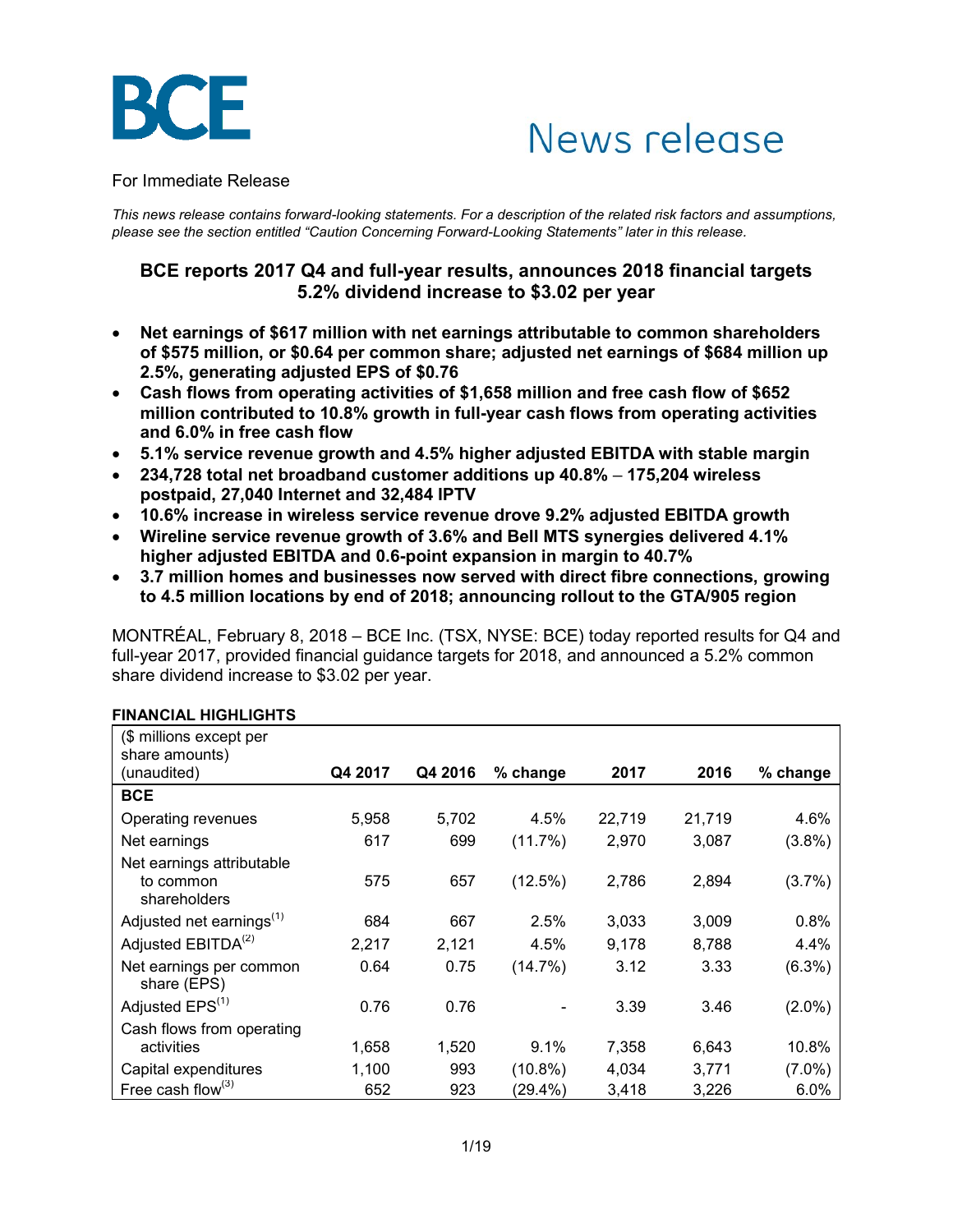"Executing our strategy of broadband investment and innovation leadership, the Bell team welcomed more than 1.26 million new broadband wireless, TV and Internet customers in 2017, and 235,000 in an outstanding fourth quarter, to lead the Canadian communications industry. With 175,000 net new postpaid wireless customers in  $Q4 - a$  56% increase and our best performance in 15 years – and rising customer satisfaction, it's clear that customers are choosing Canada's Best National Network in a highly competitive mobile marketplace. We achieved the largest share of new broadband Internet and TV customers, powered by our fastgrowing all-fibre footprint – including our new Toronto fibre network and announcement today that we will roll out direct fibre links to homes and businesses throughout the GTA/905 region. Bell's dedication to innovation has recently delivered the first Gigabit plus LTE wireless network capability, ongoing growth in new media platforms and content creation, the launch of Lucky Mobile for the growing low-cost mobile marketplace and rapid expansion into the Connected Home opportunity, including our integration of AlarmForce Industries," said George Cope, President and Chief Executive Officer of BCE Inc. and Bell Canada.

"Our resulting financial performance, including strong growth in service revenue and adjusted EBITDA, is delivering the free cash flow growth that enables both our unparalleled capital investments in Canadian broadband and our ability to return value to shareholders, including the increase to the common share dividend announced today. I would also like to thank everyone in Canada and worldwide who supported Bell Let's Talk Day on January 31, delivering historic engagement in mental health with more than 138 million messages of support and a record Bell donation to Canadian mental health for 2018. Alongside our \$4 billion annual capital program to advance Canada's broadband infrastructure, Bell Let's Talk is a key investment in the Canadian community, the national economy and the Bell team."

Bell is focused on achieving a clear goal – to be recognized by customers as Canada's leading communications company – through the execution of 6 Strategic Imperatives: Invest in Broadband Networks & Services, Accelerate Wireless, Leverage Wireline Momentum, Expand Media Leadership, Improve Customer Service, and Achieve a Competitive Cost Structure.

# **CORPORATE DEVELOPMENTS**

### **BCE common share dividend increase**

The BCE annualized common share dividend will increase 5.2%, or 15 cents per share, from \$2.87 to \$3.02 per year effective with BCE's Q1 2018 dividend payable on April 15, 2018 to shareholders of record at the close of business on March 15, 2018. Today's dividend announcement is BCE's 14<sup>th</sup> increase to its annual common share dividend since Q4 2008, representing a 107% increase. This is BCE's  $10<sup>th</sup>$  consecutive year of 5% or better dividend growth, while maintaining the dividend payout ratio<sup>(3)</sup> within the target policy range of 65% to 75% of free cash flow. The higher dividend for 2018 is fully supported by projected growth in free cash flow.

### **Normal course issuer bid program**

BCE also announced today a normal course issuer bid (NCIB) program totaling \$175 million to be executed in 2018. The repurchase of common shares will offset share dilution from the exercise of stock options and be funded from cash on hand. Please refer to the details about BCE's new NCIB program later in this release.

### **Bell to bring direct fibre links to homes and businesses throughout the GTA/905**

With Bell's all-fibre Toronto network nearing completion, the company today announced the expansion of direct fibre to the premises (FTTP) connections throughout the populous and fast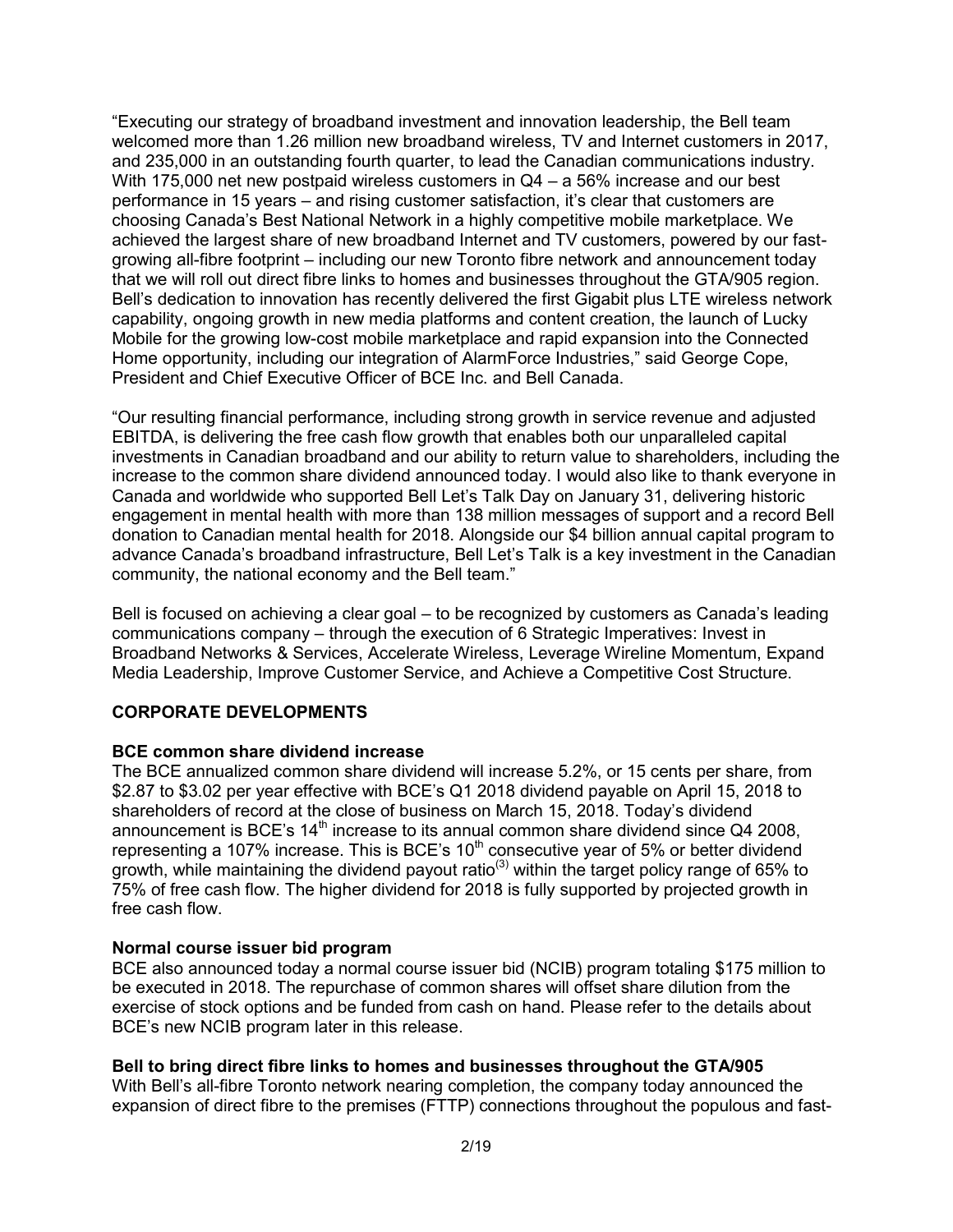growing Greater Toronto Area and 905 region. Bell's fibre plan will deliver Gigabit Internet speeds and other broadband Fibe service innovations directly to more than 1.3 million homes and businesses in the region.

#### **Bell broadband innovation in residential Internet and TV**

Backed by the broadband Fibe network, Whole Home Wi-Fi brings fast and smart Wi-Fi to every corner of the home. Introduced in January, the exclusive service combines Wi-Fi access points, called Plume pods, with the cloud-based networking intelligence of Bell's Home Hub 3000 modem to learn how households use the Internet and ensure all devices receive the strongest signal and fastest speeds possible. Initially available to qualifying customers in Ontario and Québec, Whole Home Wi-Fi also offers mobile remote management including parental control over every Wi-Fi connected device. In the latest example of Fibe TV service innovation that has transformed Bell into Canada's #1 TV provider, Bell in January announced the extension of its partnership with Ericsson to deliver the next generation Fibe TV experience. The multiyear agreement will leverage Ericsson's next generation, cloud-based MediaFirst platform to enable an even more personalized and converged multiscreen TV experience for Fibe TV customers.

### **Lucky Mobile – Canada's new low cost wireless service**

Bell further expanded choice for Canadian wireless customers in December with the launch of Lucky Mobile, a new low cost prepaid service with monthly plans starting at just \$20 for unlimited local calling. Initially available to consumers in Ontario, Alberta and British Columbia, Lucky Mobile offers service in 17 zones covering most major cities across the country, including data access at 3G-equivalent speeds. Later this year, Lucky Mobile will introduce an app that enables talk and text over Wi-Fi.

#### **Bell first in Canada to achieve Gigabit LTE wireless speeds**

Last week, Bell announced it had successfully tested wireless speeds of 1 Gigabit per second on its LTE-Advanced (LTE-A) network in Mississauga, Ontario and expects to roll out service in 2018 as Gigabit-capable smartphones become available. Bell continues to set the pace in wireless innovation, announcing that it had reached 99% coverage of the Canadian population with broadband LTE service in 2017, and launched North America's first Quad Band LTE-A network deployment capable of delivering theoretical speeds of up to 750 Megabits per second.

### **Bell enhances Connected Home capabilities with AlarmForce**

Bell completed its \$182 million acquisition of AlarmForce Industries, one of Canada's largest home and business security companies, on January 5. Combining Bell's trusted residential services brand, broadband network connectivity, distribution, installation and customer service capabilities with AlarmForce's innovative technology and customer base accelerates our competitiveness in the burgeoning Connected Home marketplace while delivering significant operational savings. Bell also offers monitoring and other Connected Home services with Bell Aliant NextGen Home Security in Atlantic Canada and AAA Security, a Bell MTS company, in Manitoba. Also on January 5, Bell sold AlarmForce's approximate 39,000 customer accounts in British Columbia, Alberta and Saskatchewan to TELUS for approximately \$67 million, an amount per subscriber equivalent to that paid by Bell.

#### **Bell launches Smart City partnership with City of Kingston**

Bell and the City of Kingston have partnered for a pilot project of Bell's Smart City platform that provides a series of connected Internet of Things (IoT) applications to create a more mobile, efficient and environmentally sustainable Smart City. Supported by Bell's advanced fibre and wireless broadband networks, the Smart City platform will aggregate data from numerous IoT monitoring solutions coupled with the city's open data, providing Kingston municipal staff with a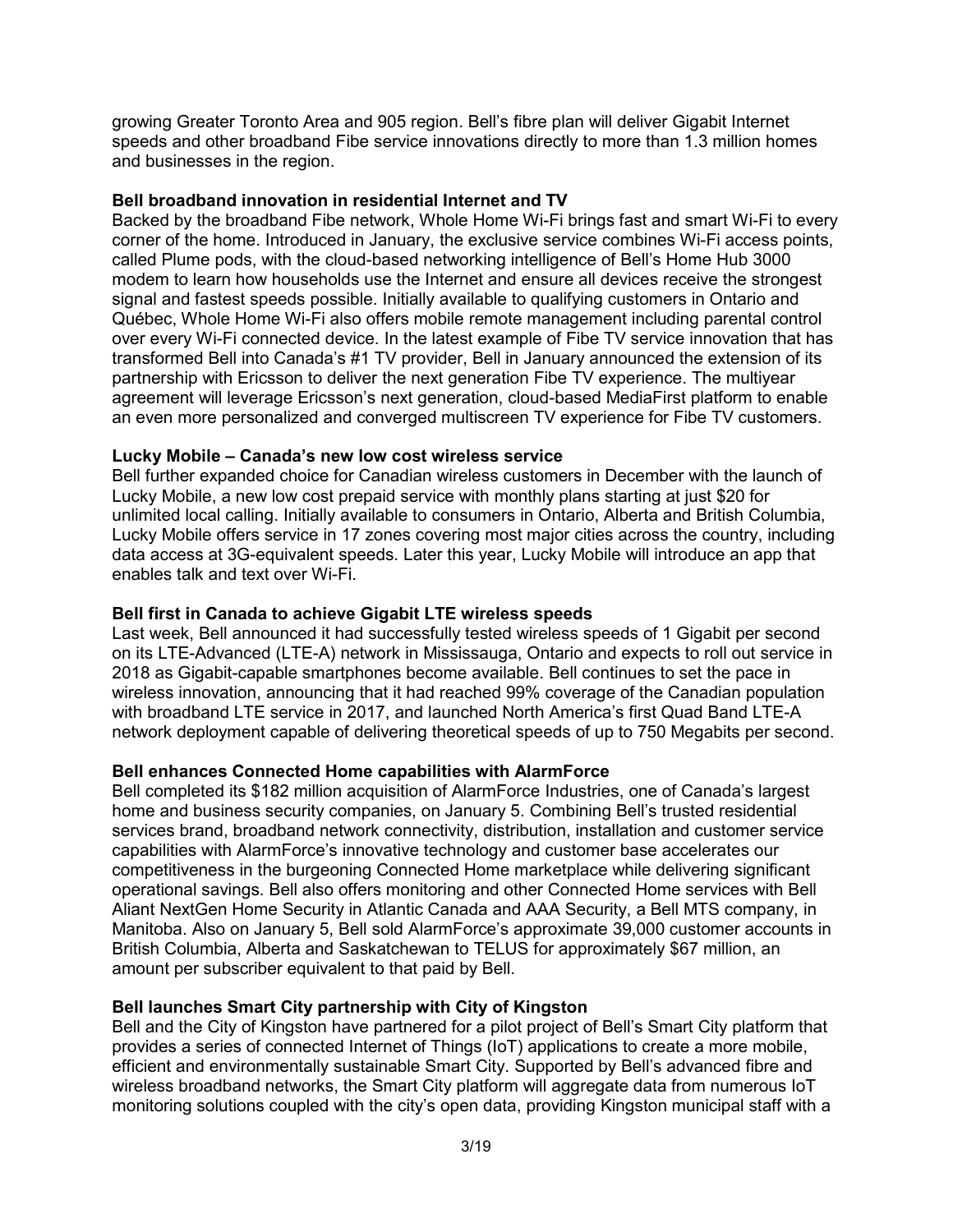consolidated, city-wide view of city operations. Bell's Smart City program enables cities to quickly digitize their operations and collect data to improve operating efficiencies, cost savings and services for residents, businesses and visitors.

#### **Bell Media enhances premium content leadership**

Bell Media continues to grow its content lead across media properties, announcing in January a long-term branding partnership with Bloomberg Media to create Canada's leading multi-platform business news brand: BNN Bloomberg. Launching this spring, the new network targets Canada's business decision makers and provides audiences and advertisers with a broad suite of business focused media across digital, TV and radio platforms. Bell Media also announced in January a long-term agreement with Lionsgate to bring US premium pay TV service Starz to Canada, which joins HBO and Showtime as exclusive Bell Media premium pay TV offerings, as well as the launch of the first 3 seasons of blockbuster HBO series Game of Thrones on CraveTV this month with additional seasons to follow in 2018. In February, Bell Media officially launched SnackableTV, a free app that features exclusive content from HBO, Comedy Central, Just for Laughs, etalk and more in short clips ranging from 15 seconds to 6 minutes – a total of 45 series, 30 of them exclusive to SnackableTV including comedian Kevin Hart's Laugh Out Loud comedy streaming service and a new extension of CraveTV hit series Letterkenny.

#### **Bell Let's Talk Day 2018 sets new records for mental health engagement**

Driven by continued growth in social media engagement, Bell Let's Talk Day 2018 on January 31 set new records with 138,383,995 calls, texts and social media messages of support for mental health. Now the most used ever Twitter hashtag in Canada, #BellLetsTalk was also the #1 Twitter trend in the world on Bell Let's Talk Day. Bell donates 5 cents for each interaction at no extra cost to participants, resulting in \$6,919,199.75 more Bell funding for Canadian mental health programs this year; Bell's total mental health funding commitment is now \$93,423,628.80. As part of Bell Let's Talk Day 2018, Bell announced it is doubling the annual Bell Let's Talk Community Fund for 2018 and making significant donations to the Institut universitaire en santé mentale de Montréal Foundation, Montréal General Hospital Foundation, Manitoba's Ogijiita Pimatiswin Kinamatwin and, alongside The Rossy Family Foundation, to fund a national standard for post-secondary student mental health.

#### **BCE RESULTS**

"BCE's Q4 results delivered a strong finish to 2017, reflecting our team's continued operational execution and financial discipline in a highly competitive marketplace," said Glen LeBlanc, Chief Financial Officer for BCE and Bell. "Our 2018 outlook builds on the very solid financial results realized in 2017 and is underpinned by continued strong wireless subscriber momentum and profitability, positive wireline adjusted EBITDA growth, an expanding direct fibre service footprint to deliver more competitive Internet speeds and capture a higher market share of broadband households, and further Bell MTS integration synergies. All of this is expected to contribute to substantial free cash flow generation, ensuring we have ample financial capacity to support increased capital investment in strategic broadband network infrastructure, a higher BCE common share dividend and a \$175 million NCIB share buyback program in 2018."

BCE operating revenue increased 4.5% in Q4 to \$5,958 million, led by strong top-line growth at Bell Wireless and Bell Wireline and a favourable financial contribution from the acquisition of Manitoba Telecom Services Inc. (MTS) that drove 5.1% higher service revenue. This was partly offset by a year-over-year revenue decline at Bell Media due to a soft television advertising market. Product revenue decreased 1.9% to \$523 million, mainly due to lower business wireline data equipment sales. For full-year 2017, BCE operating revenue increased in line with our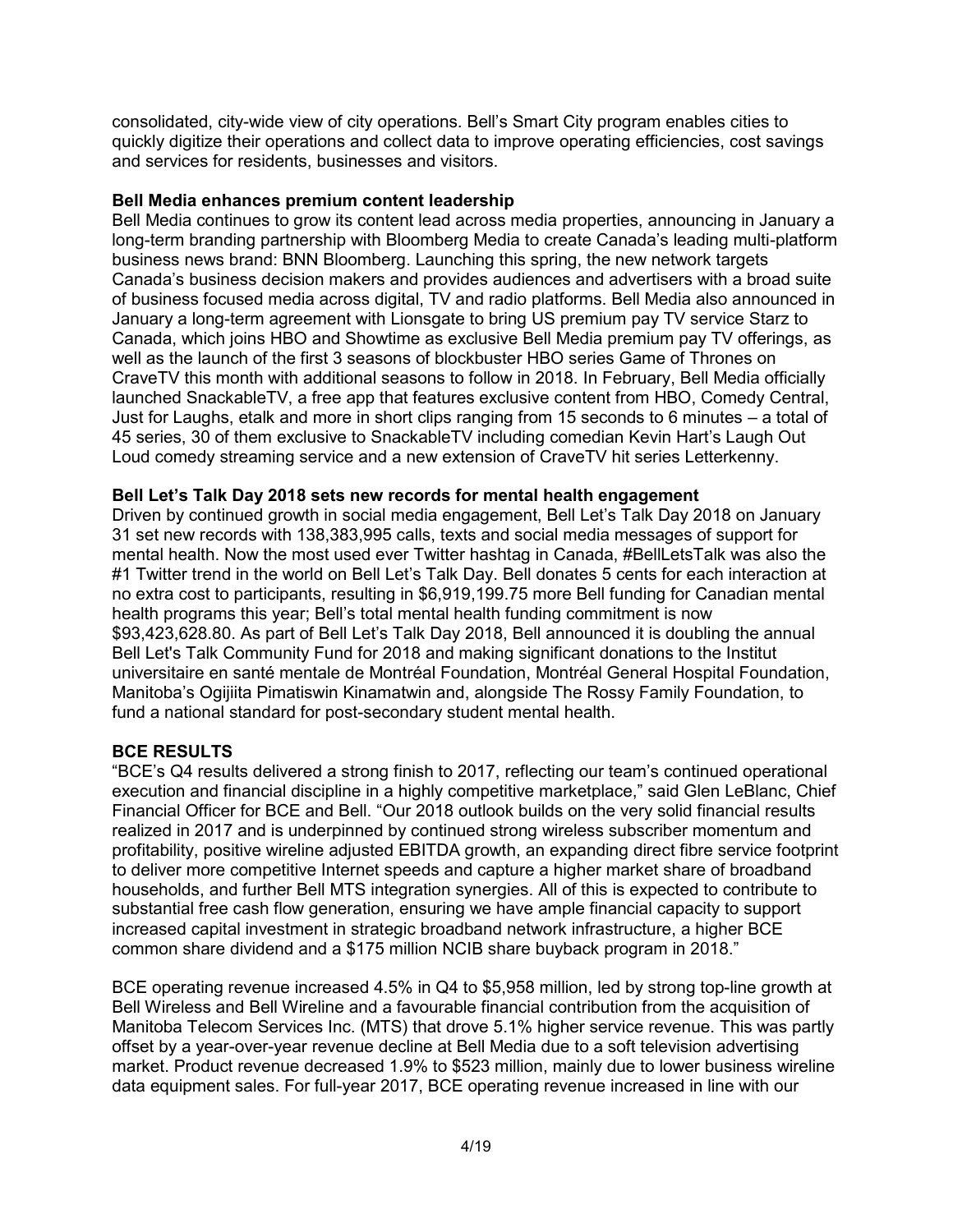guidance target to \$22,719 million, a 4.6% increase from \$21,719 million in 2016. Service revenue grew 5.2% in 2017 while total product revenue decreased 3.3%.

Net earnings in Q4 decreased 11.7% to \$617 million while net earnings attributable to common shareholders totalled \$575 million, or \$0.64 per share, down 12.5% and 14.7% respectively. Despite higher adjusted EBITDA, net earnings declined due to increased depreciation and amortization expense, higher severance, acquisition and other costs, increased interest expense, and higher other expenses attributable to \$82 million in non-cash asset impairment charges related to Bell Media specialty music TV channels and certain radio properties.

Excluding severance, acquisition and other costs, net losses on investments, impairment charges and early debt redemption costs, adjusted net earnings were up 2.5% to \$684 million from strong year-over-year growth in adjusted EBITDA. Adjusted EPS was unchanged compared to Q4 2016 at \$0.76 per common share, despite a higher average number of BCE common shares outstanding due to the shares issued for the equity component of the MTS acquisition.

For full-year 2017, net earnings decreased 3.8% to \$2,970 million from \$3,087 million in 2016. Net earnings attributable to common shareholders were \$2,786 million, or \$3.12 per share, down 3.7% and 6.3% respectively compared to \$2,894 million and \$3.33 per share in 2016. Adjusted net earnings increased 0.8% to \$3,033 million from \$3,009 million in 2016; adjusted EPS was down 2.0% to \$3.39 due to share dilution.

Adjusted EBITDA grew 4.5% in Q4 to \$2,217 million, driven by increases of 9.2% at Bell Wireless and 4.1% at Bell Wireline, and supported by the financial contribution of Bell MTS. Bell Media adjusted EBITDA declined 9.0% due to lower advertising revenue and higher content costs compared to the previous year. Consistent with our 2017 guidance target range of 4% to 6% growth for the year, BCE's 2017 adjusted EBITDA increased 4.4% to \$9,178 million from \$8,788 million in 2016.

BCE's consolidated adjusted EBITDA margin $^{(2)}$ remained stable at 37.2% in Q4 as the flowthrough of strong wireless service revenue growth, increasing broadband Internet scale and Bell MTS integration synergies offset higher wireless postpaid subscriber retention and acquisition spending, higher residential wireline acquisition and retention costs to match aggressive competitor bundle promotions, higher media content costs, and the margin impact from the decline in traditional legacy voice services. Consolidated adjusted EBITDA margin for 2017 decreased 0.1 percentage points over 2016 to 40.4%, reflecting the adverse impact of CRTC decisions related to wholesale Internet tariffs, customer cancellation refunds and ban of simultaneous substitution for the Super Bowl. In aggregate, these impacts totalled approximately \$103 million in 2017 compared to approximately \$7 million in 2016.

BCE invested \$1,100 million in new capital in Q4, compared to \$993 million the year before, bringing total capital expenditures for full-year 2017 to \$4,034 million, an increase of 7.0% over 2016. This is a result consistent with higher planned spending on Bell's leading broadband wireline and wireless network infrastructure, and represented a capital intensity<sup>(4)</sup> ratio (capital expenditures as a percentage of total revenue) of 17.8% for 2017, up from 17.4% the year before. Capital investment was focused on expanding broadband fibre directly to more homes and businesses, including the build-out of Gigabit Fibe infrastructure in Toronto and other urban centres; increasing wireless LTE-A network speeds through carrier aggregation; deployment of small-cell technology to optimize mobile coverage, signal quality and data backhaul; the impact of acquisitions and new out-of-home contract wins at Astral; and upgrades to Bell Media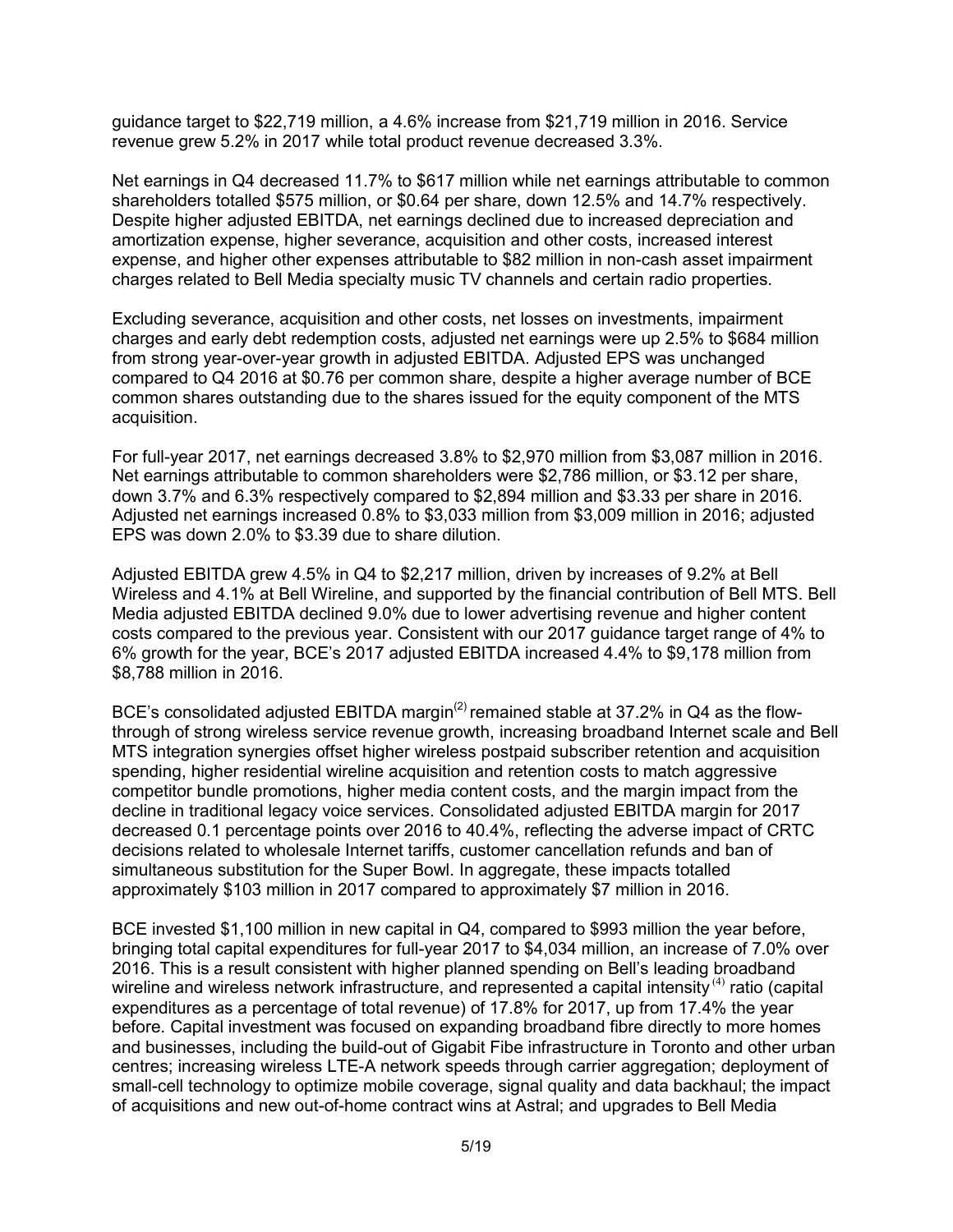broadcast studios and TV production equipment. The 2017 increase also reflected investment in Manitoba to improve network coverage, capacity and speeds, and the ongoing integration of MTS billing and other systems with Bell's.

BCE cash flows from operating activities totalled \$1,658 million in Q4, up 9.1% from \$1,520 million the year before. The increase was the result of higher adjusted EBITDA and a voluntary contribution of \$100 million made to post-employment benefit plans at the end of 2017, compared to \$400 million in 2016, partly offset by a decrease in working capital and higher income taxes paid. BCE free cash flow decreased 29.4% in Q4 to \$652 million, from \$923 million the year before, due to lower cash from operating activities excluding voluntary pension contributions and increased capital expenditures. For full-year 2017, BCE cash flows from operating activities increased 10.8% to \$7,358 million, from \$6,643 million in 2016, while free cash flow grew in line with guidance: up 6.0% to \$3,418 million from \$3,226 million in 2016.

In Q4 2017, BCE gained 175,204 net wireless postpaid customers, lost 16,690 net wireless prepaid subscribers; gained 27,040 net high-speed Internet customers; gained 32,484 net IPTV customers, and lost 25,938 net satellite TV customers. Residential and business NAS line net losses totalled 74,070. At the end of 2017, BCE customer connections across all services totalled 22,109,711, up 5.5% from last year. The total comprises 9,166,787 wireless customers, up 8.2% over last year (including 8,418,650 postpaid customers, an increase of 9.5%); total high-speed Internet subscribers of 3,790,141, up 9.0%; total TV subscribers of 2,832,300, up 3.2% (including 1,550,317 IPTV customers, an increase of 15.9%); and total NAS lines of 6,320,483, an increase of 1.0%.

# **BCE OPERATING RESULTS BY SEGMENT**

### **Bell Wireless**

Bell Wireless delivered another outstanding quarter of financial results, highlighted by continued strong top-line growth, operating profitability and capital efficiency.

Service revenue increased 10.6% to \$1,894 million, reflecting continued strong postpaid subscriber growth, higher blended average revenue per user  $(ARPU)^{(4)}$  as customers moved to higher-rate plans with increasing data consumption, and the financial contribution from Bell MTS. Product revenue was up 3.5% in Q4 to \$176 million as a result of more postpaid customer activations and upgrades combined with a higher sales mix of premium smartphones compared to the year before. Total operating revenue grew 9.9% to \$2,070 million. For full-year 2017, Bell Wireless operating revenue increased 10.1% to \$7,883 million, with service revenue growing 10.7% to \$7,350 million and product revenue up 3.1% to \$533 million.

Wireless adjusted EBITDA increased 9.2% to \$736 million, from \$674 million in Q4 2016, on the high flow-through of strong service revenue growth. However, service revenue margin decreased 0.4 percentage points to 38.9%, due to \$73 million in higher total combined retention spending and subscriber acquisition costs compared to the year before. Together with the incremental expense contribution of Bell MTS, this drove operating cost growth of 10.3% in Q4. Bell Wireless was also a key contributor to consolidated free cash flow generation in Q4 with growth in adjusted EBITDA less capital expenditures of 7.7% to \$518 million.

For full-year 2017, adjusted EBITDA was up 9.1% to \$3,276 million as service margin declined to 44.6% from 45.2% in 2016. Adjusted EBITDA less capital expenditures grew 12.1%, reflecting our focus on profitable postpaid subscriber growth and capital efficiency as evidenced by a low capital intensity ratio of 9.3% for 2017.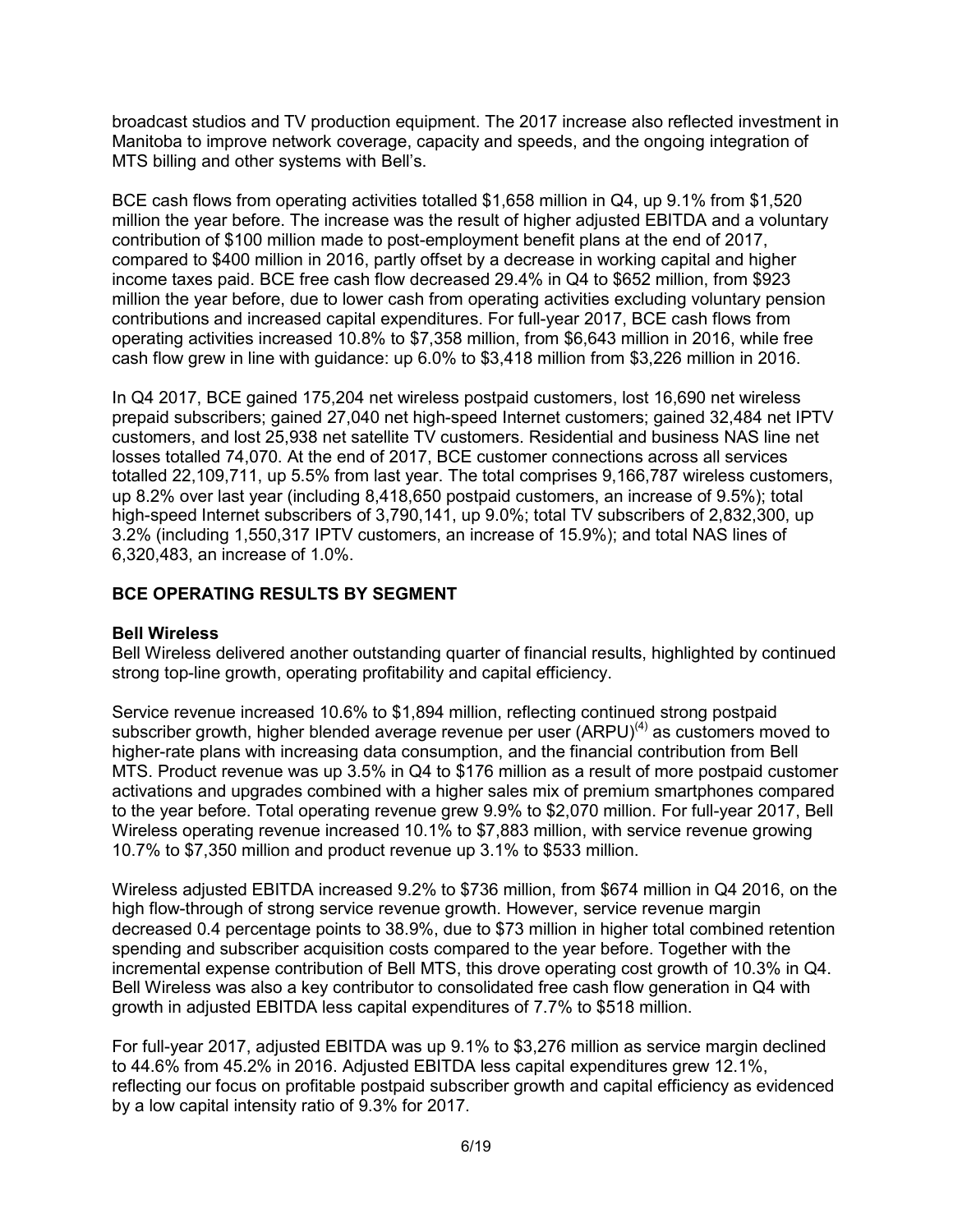- Postpaid net additions in Q4 increased 55.9% to 175,204, our best quarterly performance in 15 years. This strong performance resulted from the combined impact of lower customer churn<sup>(4)</sup> and record postpaid gross additions of 505,432, up 16.5% over last year, which reflected increased market activity driven by richer promotional offers during the Black Friday to Christmas holiday period, Bell's reputation for mobile network speed and technology leadership; strong sales execution across all our retail channels; the contribution of Bell MTS; and the onboarding of customers from a long-term mobile services contract win with Shared Services Canada. Full-year 2017 postpaid net additions were up 32.2% to 416,779, from 315,311 in the previous year, driven by 8.8% higher postpaid gross additions of 1,532,425 and improved customer churn.
- Despite the seasonally higher level of aggressive promotions in Q4, postpaid customer churn improved 0.1 percentage points to 1.35%. This reflects our investments in customer retention and mobile network speed and quality leadership. For full-year 2017, postpaid churn decreased 0.06 percentage points to 1.19% from 1.25% last year.
- Bell Wireless postpaid customers totalled 8,418,650 at the end of 2017, a 9.5% increase over 2016. Total wireless customers increased 8.2% to 9,166,787.
- Blended ARPU increased 2.4% to \$68.27, driven by a more favourable postpaid customer mix, a larger proportion of subscribers on higher-value monthly rate plans, and strong mobile data usage growth reflecting fast download speeds enabled by carrier aggregation and the ongoing expansion of our LTE-A network. On average, Bell's wireless LTE customers consumed 22% more data per month in Q4 compared to last year. For full-year 2017, blended ARPU grew 3.5% to \$67.77.
- The percentage of postpaid subscribers on LTE reached 88% this quarter, up from 81% in Q4 2016. Bell LTE offers theoretical data download speeds up to 150 Mbps to 99% of the national population, while 87% are now covered by Bell LTE Advanced (LTE-A) with theoretical speeds up to 300 Mbps. Bell also now reaches 34% of Canadians with Tri-band LTE-A service offering theoretical speeds up to 335 Mbps, and theoretical speeds of up to 750 Mbps with the leading-edge Bell Quad Band LTE-A service available to 23% of the population.

### **Bell Wireline**

Wireline operating revenue was up 2.7% in Q4 to \$3,222 million, on a 3.6% increase in service revenue to \$2,871 million driven by strong Internet and IPTV subscriber base growth, a 3.3% year-over-year increase in household ARPU, higher business Internet Protocol (IP) broadband connectivity revenue, and the financial contribution of Bell MTS. This was partly offset by the cumulative impact of bundle service discounts to match competitor promotional offers and retain customers, refunds for cancelled services mandated by the CRTC, competitive pricing pressures in our large business and wholesale markets, and a 4.4% decrease in low-margin product revenue to \$351 million.

Similarly, full-year 2017 wireline operating revenue increased 2.6% to \$12,415 million, which also reflected the positive financial contribution from data centre operator Q9 Networks (Q9) acquired in October 2016 that was offset by approximately \$66 million in unfavourable regulatory-related financial impacts, compared to the previous year, from downward revisions to wholesale Internet tariffs and CRTC-mandated refunds for cancelled services.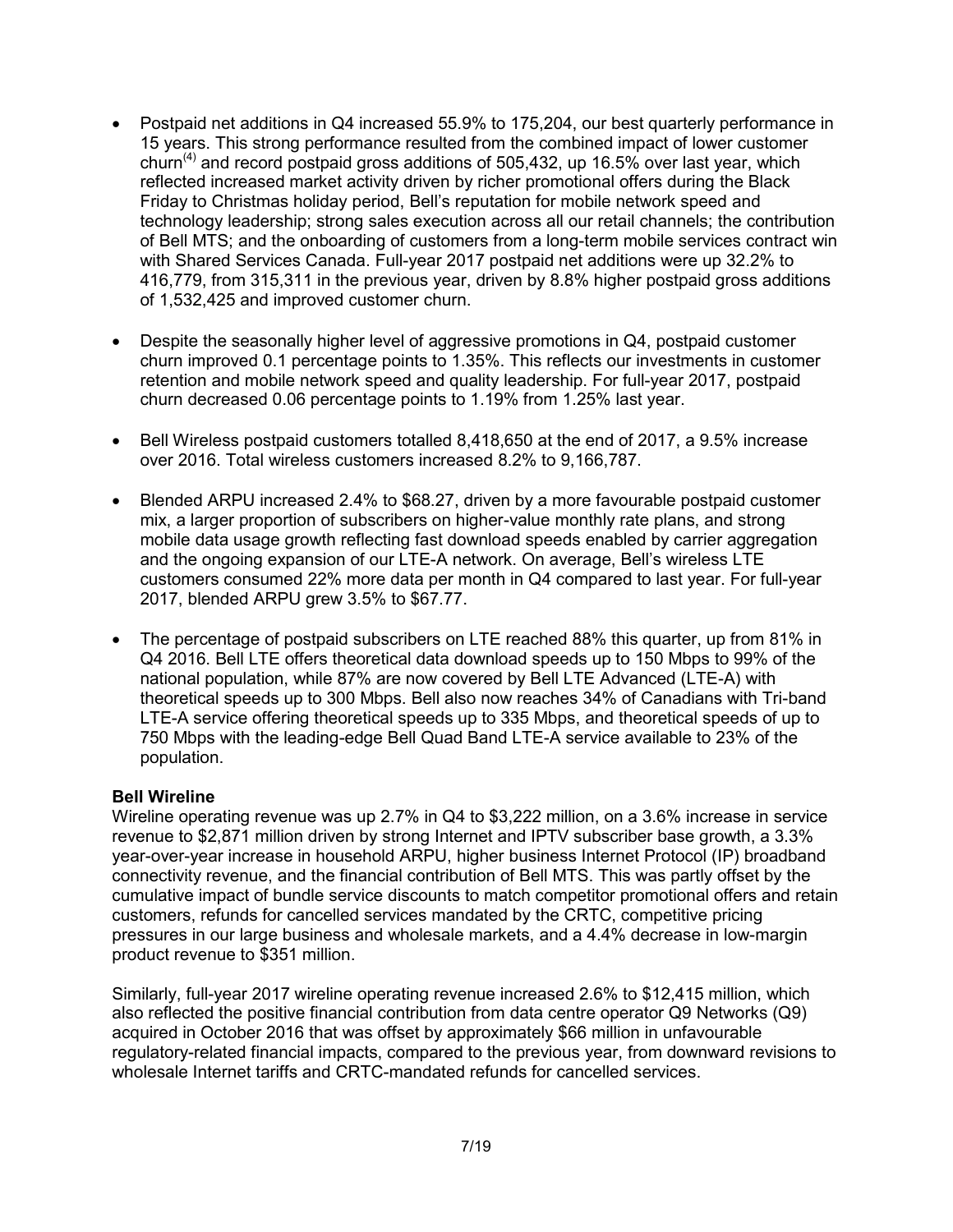Wireline adjusted EBITDA in Q4 increased 4.1% to \$1,310 million, with a 0.6 percentage-point improvement in margin to 40.7%. This reflects the strong flow-through of service revenue growth, slower NAS erosion, cost savings from broadband fibre, and Bell MTS integration synergies. Operating costs increased 1.8% to \$1,912 million due mainly to the acquisition of MTS.

For a third consecutive year, Bell Wireline in 2017 delivered positive adjusted EBITDA growth, increasing 2.9% to \$5,186 million and yielding a higher year-over-year margin of 41.8%, despite regulatory impacts and increased operating costs driven by the acquisitions of MTS and Q9. Excluding regulatory impacts, wireline adjusted EBITDA was up 4.2% in 2017.

- High-speed Internet net subscriber additions grew 46.9% to 27,040 in Q4 from 18,402 the year before. The increase reflects the ongoing expansion of Bell's direct fibre footprint; more competitive speeds in areas where direct fibre service is not available, which contributed to lower residential customer churn; and the pull-through of IPTV customer activations, including from Bell's new app-based live TV streaming service Alt TV.
- Bell built on its position as the leading Internet service provider in Canada with 2017 Internet net additions of 87,860 compared to 85,099 in 2016. At the end of 2017, Bell's high-speed Internet subscriber base had increased 9.0% to 3,790,141, including 1 million fibre to the home (FTTH) customers.
- With a direct fibre footprint encompassing more than 3.7 million homes and commercial locations at the end of 2017, up from approximately 3.0 million at the end of last year, Bell offers the largest gigabit Internet service footprint in Canada.
- Bell TV added 32,484 net new IPTV subscribers this quarter, a decrease from 35,905 gained in Q4 2016, reflecting continued aggressive cable service bundle offers, a high rate of market penetration for TV services in current Fibe TV markets, and steadily increasing over-the-top substitution. These factors were partly offset by customer uptake of our new Alt TV streaming service and more competitive household service bundles enabled by an expanded FTTP broadband footprint. For full-year 2017, IPTV net additions totalled 107,712 compared to 155,153 the year before. At the end of 2017, BCE served 1,550,317 IPTV subscribers, up 15.9% over 2016.
- Satellite TV net customer losses in Q4 and full-year 2017 improved 29.6% and 13.7% respectively over last year to 25,938 and 128,428. This was due to fewer customer deactivations, reflecting a more mature and geographically better suited subscriber base for satellite TV service, and reduced customer migrations to IPTV.
- At the end of 2017, Bell had a total of 2,832,300 TV subscribers, up 3.2% compared to 2,744,909 at the end of 2016.
- Wireline data service revenue increased 5.2% to \$1,835 million in Q4, due to Internet and TV subscriber base growth; higher ARPU from customer upgrades to faster Internet speeds, Internet rate plans with larger data usage thresholds and price increases in 2017; the favourable impact of Bell MTS; and increased business IP broadband connectivity revenue. In addition to the positive factors that contributed to year-over-year growth in Q4, full-year 2017 wireline data service revenue of \$7,146 million increased 5.2% with the incremental financial contribution of Q9 Networks.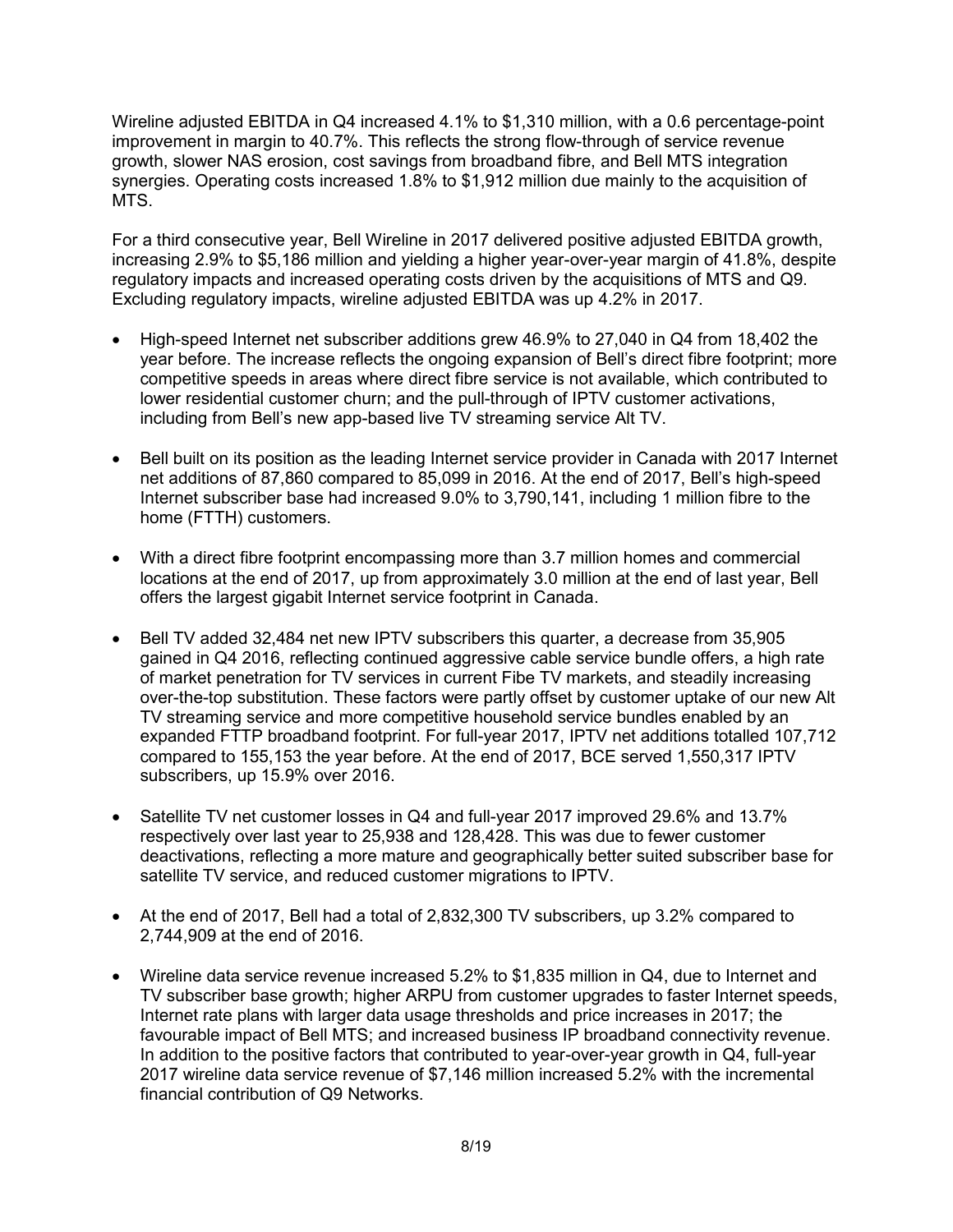- Wireline product revenue decreased 4.4% in Q4 and 5.9% for full-year 2017 to \$351 million and \$1,058 million respectively. This was due mainly to lower demand for telecommunications equipment by large enterprise business and wholesale customers, competitive pricing pressures and technology substitution.
- Residential NAS net losses improved 34.3% to 44,281 from 67,385 in Q4 2016, reflecting the strong pull-through of Fibe Internet and TV activations despite aggressive competitor promotions on service bundles and steadily increasing wireless and Internet-based technology substitution for local voice services. For full-year 2017, residential NAS net losses totalled 242,094, down 14.8% compared to 283,993 in 2016.
- Business NAS net losses in Q4 were down 10.4% to 29,789 from 33,245 the year before. This was due to higher demand for new installations and fewer customer deactivations, including a reduction in business voice line conversions to IP-based services. For full-year 2017, business NAS net losses improved 12.5% to 114,971 from 131,415 in 2016, mainly the result of improved small business performance and fewer wholesale customer deactivations.
- $\bullet$  Bell NAS access lines at the end of 2017 totalled 6,320,483, up 1.0% from 6,257,732 in 2016. Local and access revenue in Q4 and full-year 2017 increased 3.2% and 2.3% respectively to \$777 million and \$3,161 million, due to the incremental financial contribution of Bell MTS and residential rate increases. Long distance revenue decreased 16.9% to \$148 million in Q4 and 13.8% to \$639 million in full-year 2017, the result of ongoing NAS access line erosion, technology substitution by wireless and Internet technologies, and lower sales of international long distance minutes to wholesale customers compared to 2016.

### **Bell Media**

Bell Media reported operating revenue of \$834 million in Q4, a 1.3% decrease over the year before. Advertising revenue was impacted by general softness in the conventional TV advertising market, overall industry viewership decline for traditional linear TV, and an ongoing shift in customer spending to online services. This was partly offset by continued growth in outdoor advertising at Astral from acquisitions and new contract wins in 2017, and higher yearover-year revenues from Bell Media's digital properties.

Subscriber revenues increased over Q4 2016 due to growth in CraveTV and TV Everywhere GO products, contract renewals with TV distributors, and pay TV subscriber growth.

Media adjusted EBITDA fell 9.0% in Q4 to \$171 million from \$188 million the year before, the result of lower year-over-year revenue and a 0.9% increase in operating costs. This reflects higher programming and content spending driven by escalating sports rights costs, content investments for CraveTV and deal renewals for specialty TV programming, and increased costs in out-of-home.

For full-year 2017, operating revenue was up 0.7% to \$3,104 million as operating costs increased 2.1%, resulting in an adjusted EBITDA decline of 3.6% to \$716 million. This included an \$11 million unfavourable impact related to the CRTC's decision to ban simultaneous substitution for the Super Bowl.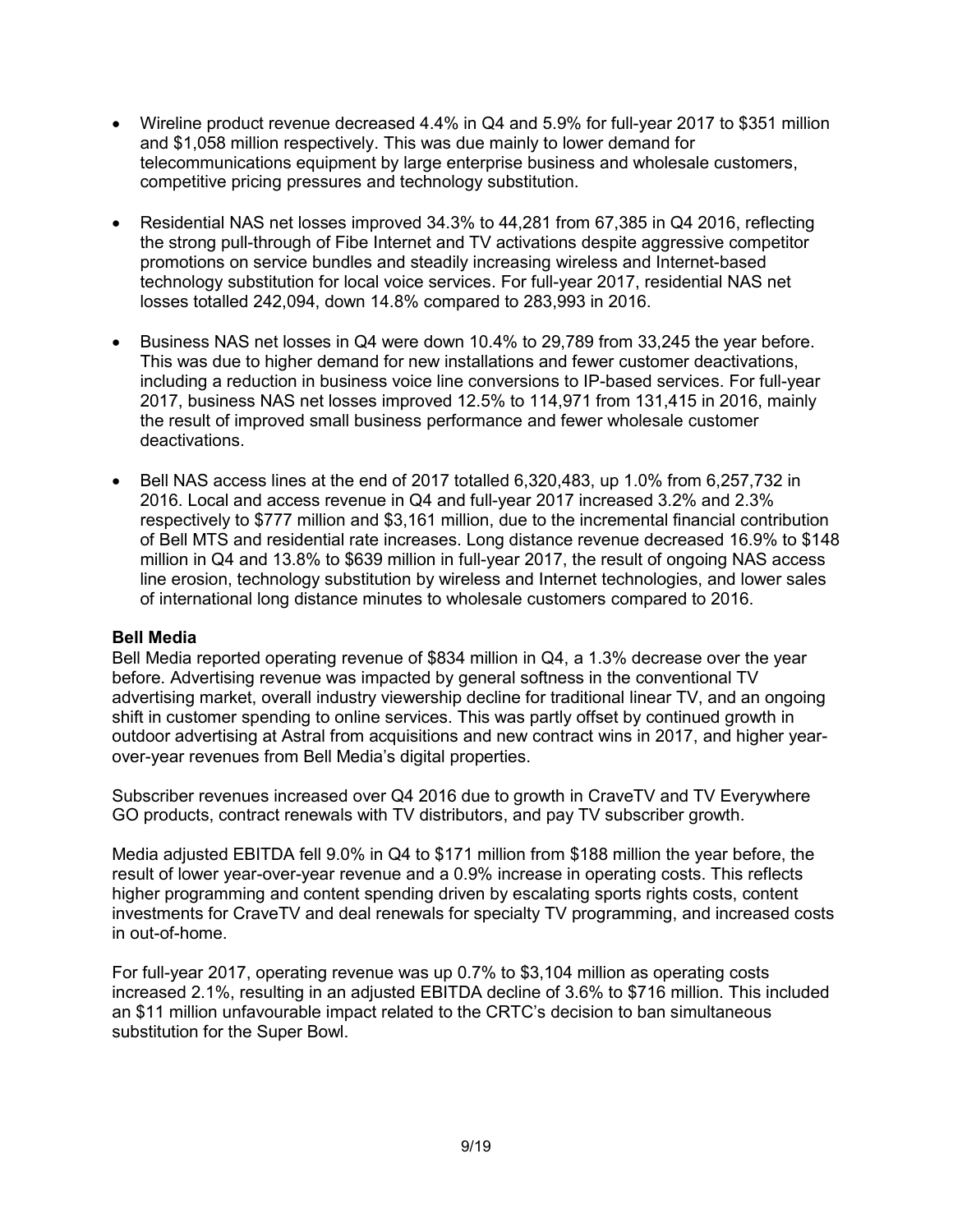- CTV was the most-watched television network among total viewers in the fall broadcast season with 7 of the top 10 programs, and 10 of the top 20 programs, including the top 3 new programs: Young Sheldon, The Good Doctor and The Indian Detective.
- Data from Numeris confirmed TSN was Canada's #1 specialty sports channel and the top specialty network overall in fall 2017. TSN capitalized on strong ratings performances among key properties including the CFL Playoffs, 105<sup>th</sup> Grey Cup and the 2017 MLS Cup. TSN audiences grew 9% over fall 2016, and reached a total of 24.2 million viewers from September to December 2017, representing nearly 70% of the Canadian population.
- Bell Media English specialty and pay TV reached 83% of English-language specialty and pay TV viewers in the average week in Q4, and had 4 of the top 10 English commercial specialty channels among viewers aged 25 to 54: TSN, Space, Comedy and Discovery.
- CraveTV, Bell Media's on-demand TV streaming service offering the largest collection of premium TV content in Canada served approximately 1.3 million subscribers at the end of 2017.
- Bell Media French specialty and pay TV reached more than 70% of the French-speaking population in the average week in Q4, with 4 of the top 10 French specialty and pay channels among viewers aged 25 to 54: RDS, Super Écran, Canal D and Z.
- Bell Media remained Canada's top radio broadcaster in fall 2017, reaching an average audience of 17.4 million listeners, up from 17.1 million last year, who spent approximately 74 million hours tuned in each week.
- Bell Media continued to lead in digital media among Canadian broadcast and video network competitors, reaching 67% of the digital audience in Q4 with 21 million unique monthly visitors, average monthly time of 2.1 billion minutes spent on the sites, and 399 million videos viewed.

### **COMMON SHARE DIVIDEND**

BCE's Board of Directors has declared a quarterly dividend of \$0.755 per common share, payable on April 15, 2018 to shareholders of record at the close of business on March 15, 2018.

### **OUTLOOK FOR 2018**

BCE's 2018 outlook builds on the solid financial results achieved in 2017 and reflects continued strong wireless subscriber momentum and profitability; positive wireline adjusted EBITDA growth; an expanded direct fibre footprint to deliver competitive Internet speeds and capture a higher market share of broadband households; operating cost reductions at Bell Media to help offset content cost growth; and further integration synergies from the MTS acquisition.

BCE's 2018 guidance targets are underpinned by continued execution of our 6 Strategic Imperatives in a highly competitive and dynamic market. Growth in adjusted EBITDA, including the incremental financial contribution of Bell MTS in Q1 2018, is expected to drive higher free cash flow generation, providing a strong and stable foundation for the 5.2% increase in BCE's annualized common share dividend for 2018, as well as continued significant capital investment in broadband fibre and wireless network infrastructure to support future growth.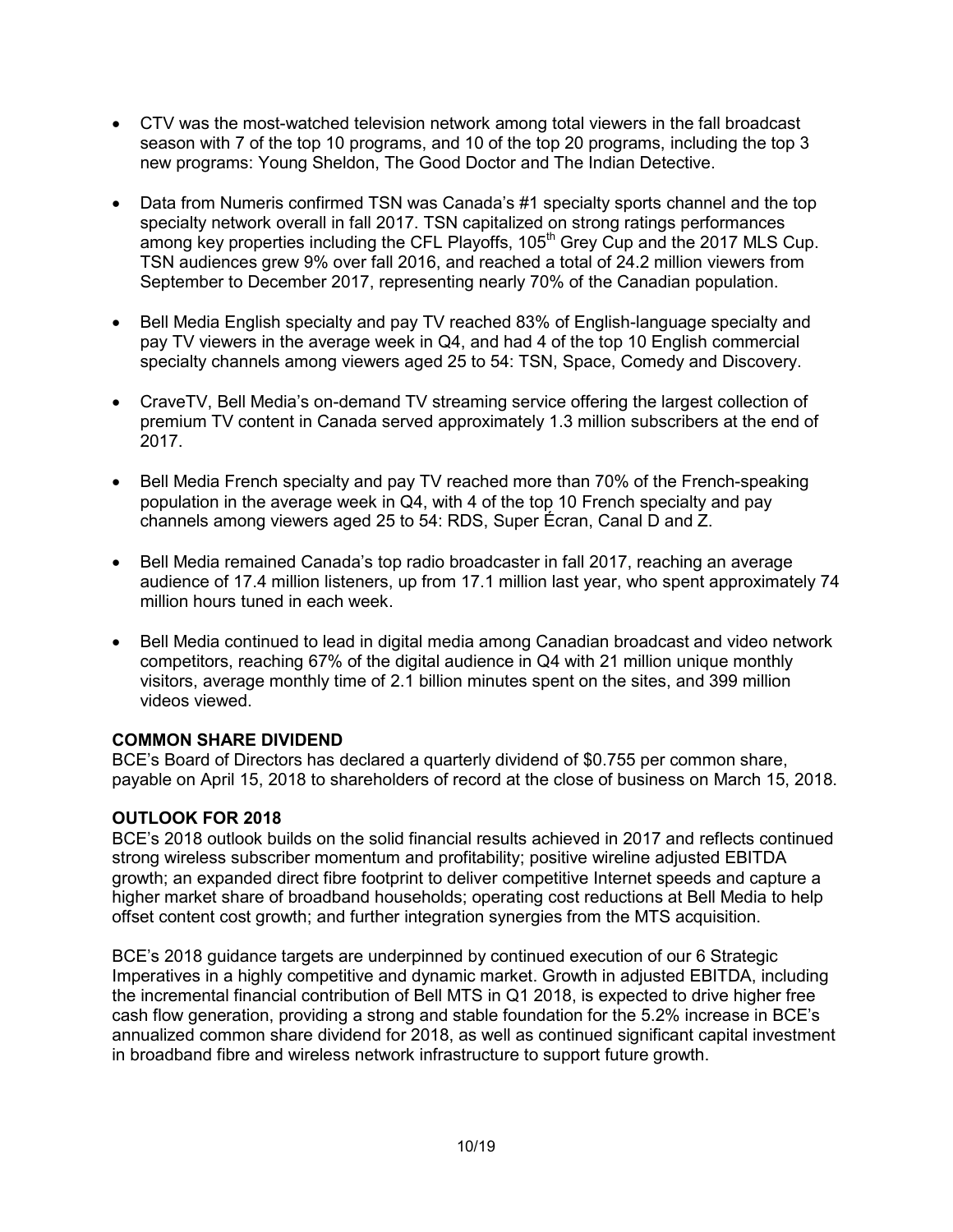Our 2017 financial guidance and results, as well as BCE's financial guidance targets for 2018 all presented in the table below, are in accordance with 2017 IFRS accounting standards and do not reflect the financial impacts of IFRS 15. We expect no impact to the financial guidance growth percentage ranges for 2018 from the application of IFRS 15 accounting standards as we will restate 2017 financial results to ensure they are comparable with 2018 financial results, which will be prepared on an IFRS 15 basis. These restatements are expected to be available with the issuance of BCE's first quarter 2018 results.

|                                         | 2017 Guidance                      | 2017 Results | 2018 Guidance                      |  |
|-----------------------------------------|------------------------------------|--------------|------------------------------------|--|
| Revenue growth                          | $4\% - 6\%$                        | 4.6%         | $2\% - 4\%$                        |  |
| Adjusted EBITDA growth                  | $4\% - 6\%$                        | 4.4%         | $2\% - 4\%$                        |  |
| Capital intensity                       | approx. 17%                        | 17.8%        | approx. 17%                        |  |
| <b>Adjusted EPS</b>                     | $$3.30 - $3.40$                    | \$3.39       | $$3.42 - $3.52$                    |  |
| Free cash flow growth                   | approx. 5% - 10%                   | $6.0\%$      | $3\% - 7\%$                        |  |
| Annualized common dividend<br>per share | \$2.87                             | \$2.87       | \$3.02                             |  |
| Dividend payout policy <sup>(3)</sup>   | $65\% - 75\%$<br>of free cash flow | 73.5%        | $65\% - 75\%$<br>of free cash flow |  |

## **Normal Course Issuer Bid**

BCE today announced that it has received approval from the Toronto Stock Exchange (TSX) in respect of its notice of intention to make a normal course issuer bid (NCIB) for its common shares through the facilities of the TSX. Under the NCIB, BCE may purchase for cancellation up to 3,500,000 common shares (subject to a maximum aggregate purchase price of \$175 million) over the twelve-month period starting February 13, 2018 and ending no later than February 12, 2019, representing approximately 0.388% of its 901,034,253 issued and outstanding common shares as at February 1, 2018.

Purchases under the BCE NCIB program announced today will be effected through the facilities of the TSX, the New York Stock Exchange (NYSE) and/or through alternative trading systems, if eligible, or by such other means as may be permitted by the TSX and/or the NYSE, and under applicable laws, including pre-arranged crosses, exempt offers, private agreements or share repurchase programs under issuer bid exemption orders issued by securities regulatory authorities and/or block purchases in accordance with the applicable regulations of the TSX. In the event that BCE purchases common shares by pre-arranged crosses, exempt offers, private agreements or share repurchase programs, the purchase price of the common shares may be at a discount to the market price of the common shares at the time of the acquisition.

The average daily trading volume (ADTV) for BCE's common shares during the six-month period preceding February 1, 2018 was 1,219,659 common shares. Consequently, under the regulations of the TSX, BCE will have the right to repurchase, during any one trading day, a maximum of 25% of the ADTV, representing 304,914 common shares. The common shares purchased pursuant to the NCIB will be cancelled. BCE has not repurchased any of its common shares in the last 12 months.

The Board of Directors of BCE believes that the repurchase of common shares represents an appropriate use of funds for the purpose of offsetting share dilution resulting from the exercise of stock options.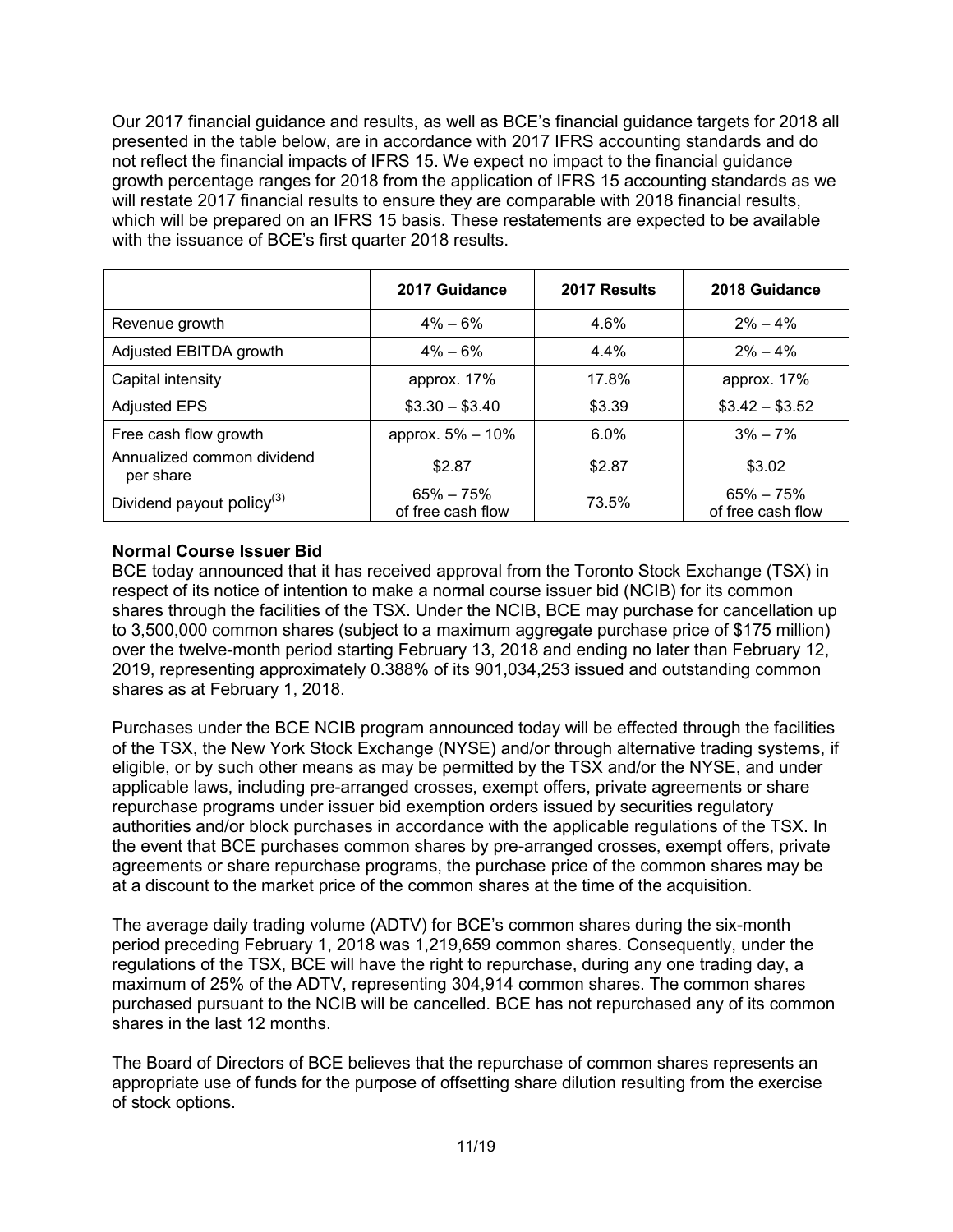### **CALL WITH FINANCIAL ANALYSTS**

BCE will hold a conference call for financial analysts to discuss Q4 2017 results and 2018 financial guidance on Thursday, February 8 at 8:00 am (Eastern). Media are welcome to participate on a listen-only basis. Please dial toll-free 1-866-223-7781 or 416-340-2216. A replay will be available for one week by dialing 1-800-408-3053 or 905-694-9451 and entering pass code 2798087#.

A live audio webcast of the conference call will be available on BCE's website at: [BCE Q4-2017](http://www.bce.ca/investors/investorevents/all/show/BCE-Q4-2017-results-and-2018-guidance-conference-call)  [conference call.](http://www.bce.ca/investors/investorevents/all/show/BCE-Q4-2017-results-and-2018-guidance-conference-call) The mp3 file will be available for download on this page later in the day.

## **NOTES**

The information contained in this news release is unaudited.

(1) The terms adjusted net earnings and adjusted EPS do not have any standardized meaning under IFRS. Therefore, they are unlikely to be comparable to similar measures presented by other issuers. We define adjusted net earnings as net earnings attributable to common shareholders before severance, acquisition and other costs, net losses (gains) on investments, impairment charges, and early debt redemption costs. We define adjusted EPS as adjusted net earnings per BCE common share. We use adjusted net earnings and adjusted EPS, and we believe that certain investors and analysts use these measures, among other ones, to assess the performance of our businesses without the effects of severance, acquisition and other costs, net losses (gains) on investments, impairment charges, and early debt redemption costs, net of tax and non-controlling interest (NCI). We exclude these items because they affect the comparability of our financial results and could potentially distort the analysis of trends in business performance. Excluding these items does not imply they are non-recurring. The most comparable IFRS financial measures are net earnings attributable to common shareholders and EPS. The following table is a reconciliation of net earnings attributable to common shareholders and EPS to adjusted net earnings on a consolidated basis and per BCE common share (adjusted EPS), respectively.

|                                           | Q4 2017 |              | Q4 2016 |                | 2017  |              | 2016  |              |
|-------------------------------------------|---------|--------------|---------|----------------|-------|--------------|-------|--------------|
|                                           | Total   | Per<br>share | Total   | Per<br>share   | Total | Per<br>share | Total | Per<br>share |
| Net earnings attributable<br>to common    |         |              |         |                |       |              |       |              |
| shareholders                              | 575     | 0.64         | 657     | 0.75           | 2,786 | 3.12         | 2,894 | 3.33         |
| Severance, acquisition<br>and other costs | 34      | 0.04         | 9       | 0.01           | 143   | 0.16         | 104   | 0.12         |
| Net losses on<br>investments              | 15      | 0.02         | 1       | $\blacksquare$ | 29    | 0.03         | 3     |              |
| Early debt redemption<br>costs            | ٠       |              |         | $\blacksquare$ | 15    | 0.02         | 8     | 0.01         |
| Impairment charges                        | 60      | 0.06         | -       | -              | 60    | 0.06         |       |              |
| Adjusted net earnings                     | 684     | 0.76         | 667     | 0.76           | 3,033 | 3.39         | 3,009 | 3.46         |

(\$ millions except per share amounts)

(2) The terms adjusted EBITDA and adjusted EBITDA margin do not have any standardized meaning under IFRS. Therefore, they are unlikely to be comparable to similar measures presented by other issuers. We define adjusted EBITDA as operating revenues less operating costs, as shown in BCE's consolidated income statements. We define adjusted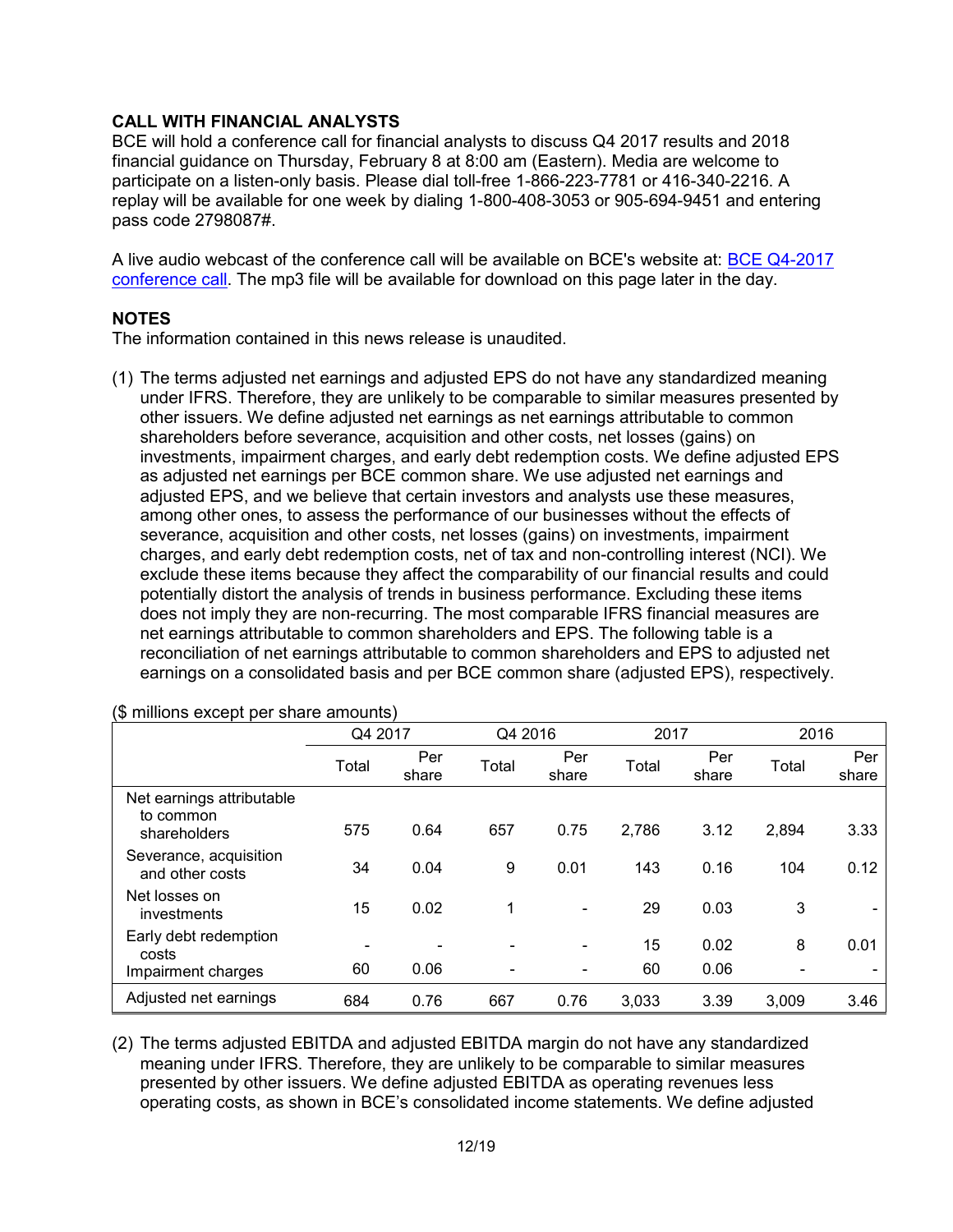EBITDA margin as adjusted EBITDA divided by operating revenues. We use adjusted EBITDA and adjusted EBITDA margin to evaluate the performance of our businesses as they reflect their ongoing profitability. We believe that certain investors and analysts use adjusted EBITDA to measure a company's ability to service debt and to meet other payment obligations or as a common measurement to value companies in the telecommunications industry. We believe that certain investors and analysts also use adjusted EBITDA and adjusted EBITDA margin to evaluate the performance of our businesses. Adjusted EBITDA is also one component in the determination of short-term incentive compensation for all management employees.

Adjusted EBITDA and adjusted EBITDA margin have no directly comparable IFRS financial

| .                                                |         |         |        |        |
|--------------------------------------------------|---------|---------|--------|--------|
|                                                  | Q4 2017 | Q4 2016 | 2017   | 2016   |
| Net earnings                                     | 617     | 699     | 2,970  | 3,087  |
| Severance, acquisition and other costs           | 47      | 11      | 190    | 135    |
| Depreciation                                     | 781     | 719     | 3,037  | 2,877  |
| Amortization                                     | 209     | 165     | 813    | 631    |
| Finance costs                                    |         |         |        |        |
| Interest expense                                 | 241     | 225     | 955    | 888    |
| Interest on post-employment benefits obligations | 18      | 20      | 72     | 81     |
| Other expense (income)                           | 62      | 30      | 102    | (21)   |
| Income taxes                                     | 242     | 252     | 1,039  | 1,110  |
| <b>Adjusted EBITDA</b>                           | 2,217   | 2,121   | 9,178  | 8,788  |
| <b>BCE</b> operating revenues                    | 5,958   | 5,702   | 22,719 | 21,719 |
| Adjusted EBITDA margin                           | 37.2%   | 37.2%   | 40.4%  | 40.5%  |

measure. Alternatively, the following table provides a reconciliation of net earnings to adjusted EBITDA.

*(\$ millions)*

(3) The terms free cash flow and dividend payout ratio do not have any standardized meaning under IFRS. Therefore, they are unlikely to be comparable to similar measures presented by other issuers. We define free cash flow as cash flows from operating activities, excluding acquisition and other costs paid (which include significant litigation costs) and voluntary pension funding, less capital expenditures, preferred share dividends and dividends paid by subsidiaries to NCI. We exclude acquisition and other costs paid and voluntary pension funding because they affect the comparability of our financial results and could potentially distort the analysis of trends in business performance. Excluding these items does not imply they are non-recurring. We consider free cash flow to be an important indicator of the financial strength and performance of our businesses because it shows how much cash is available to pay dividends, repay debt and reinvest in our company. We believe that certain investors and analysts use free cash flow to value a business and its underlying assets and to evaluate the financial strength and performance of our businesses. The most comparable IFRS financial measure is cash flows from operating activities. We define dividend payout ratio as dividends paid on common shares divided by free cash flow. We consider dividend payout ratio to be an important indicator of the financial strength and performance of our businesses because it shows the sustainability of the company's dividend payments. The following table is a reconciliation of cash flows from operating activities to free cash flow on a consolidated basis.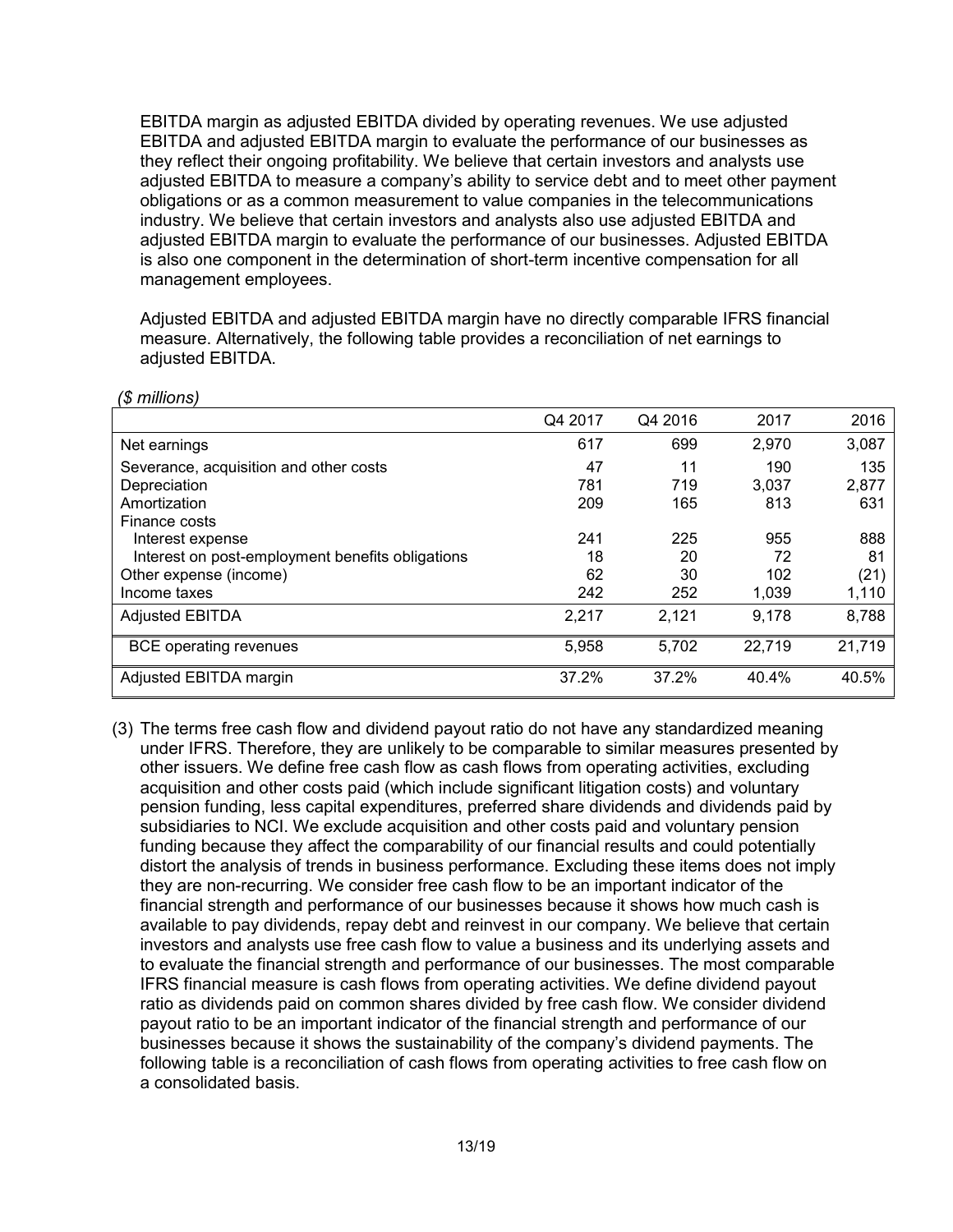(\$ millions except per share amounts)

|                                            | Q4 2017        | Q4 2016 | 2017    | 2016     |
|--------------------------------------------|----------------|---------|---------|----------|
| Cash flows from operating activities       | 1,658          | 1.520   | 7,358   | 6,643    |
| Capital expenditures                       | (1,100)        | (993)   | (4,034) | (3, 771) |
| Cash dividends paid on preferred shares    | (33)           | (21)    | (127)   | (126)    |
| Cash dividends paid by subsidiaries to NCI | $\blacksquare$ | (11)    | (34)    | (46)     |
| Acquisition and other costs paid           | 27             | 28      | 155     | 126      |
| Voluntary defined benefit pension          |                |         |         |          |
| plan contribution                          | 100            | 400     | 100     | 400      |
| Free cash flow                             | 652            | 923     | 3.418   | 3,226    |

(4) We use ARPU, churn, and capital intensity to measure the success of our strategic imperatives. These key performance indicators are not accounting measures and may not be comparable to similar measures presented by other issuers.

### **CAUTION CONCERNING FORWARD-LOOKING STATEMENTS**

Certain statements made in this news release are forward-looking statements. These statements include, without limitation, statements relating to our 2018 financial guidance (including revenues, adjusted EBITDA, capital intensity, adjusted EPS and free cash flow), BCE's 2018 annualized common share dividend and common share dividend payout policy, our network deployment plans and related capital investments, our business outlook, objectives, plans and strategic priorities, and other statements that are not historical facts. Forward-looking statements are typically identified by the words *assumption, goal, guidance, objective, outlook, project, strategy, target* and other similar expressions or future or conditional verbs such as *aim, anticipate, believe, could, expect, intend, may, plan, seek, should, strive and <i>will*. All such forward-looking statements are made pursuant to the 'safe harbour' provisions of applicable Canadian securities laws and of the United States *Private Securities Litigation Reform Act of 1995*.

Forward-looking statements, by their very nature, are subject to inherent risks and uncertainties and are based on several assumptions, both general and specific, which give rise to the possibility that actual results or events could differ materially from our expectations expressed in or implied by such forward-looking statements and that our business outlook, objectives, plans and strategic priorities may not be achieved. As a result, we cannot guarantee that any forwardlooking statement will materialize and we caution you against relying on any of these forwardlooking statements. The forward-looking statements contained in this news release describe our expectations as of February 8, 2018 and, accordingly, are subject to change after such date. Except as may be required by Canadian securities laws, we do not undertake any obligation to update or revise any forward-looking statements contained in this news release, whether as a result of new information, future events or otherwise. Except as otherwise indicated by BCE, forward-looking statements do not reflect the potential impact of any special items or of any dispositions, monetizations, mergers, acquisitions, other business combinations or other transactions that may be announced or that may occur after February 8, 2018. The financial impact of these transactions and special items can be complex and depends on the facts particular to each of them. We therefore cannot describe the expected impact in a meaningful way or in the same way we present known risks affecting our business. Forward-looking statements are presented in this news release for the purpose of assisting investors and others in understanding certain key elements of our expected 2018 financial results, as well as our objectives, strategic priorities and business outlook for 2018, and in obtaining a better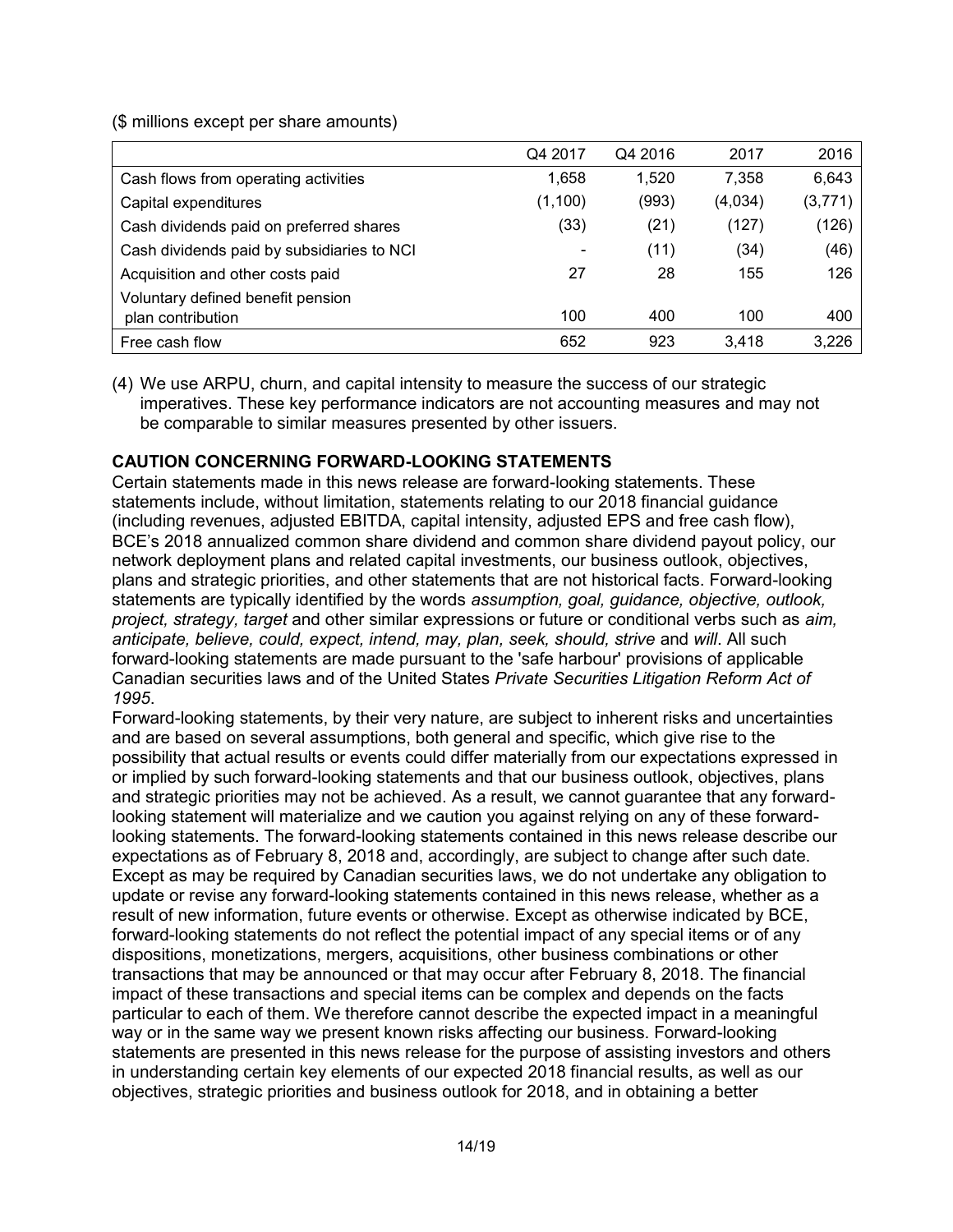understanding of our anticipated operating environment. Readers are cautioned that such information may not be appropriate for other purposes.

## **Material Assumptions**

A number of economic, market, operational and financial assumptions were made by BCE in preparing its forward-looking statements contained in this news release, including, but not limited to:

## *Canadian Economic and Market Assumptions*

- A gradual slowdown in economic growth, given the Bank of Canada's most recent estimated growth in Canadian gross domestic product of 2.2% in 2018
- Employment gains expected to slow in 2018, as the overall level of business investment is expected to remain soft
- Interest rates expected to increase in 2018
- Canadian dollar expected to remain at or around near current levels. Further movements may be impacted by the degree of strength of the U.S. dollar, interest rates and changes in commodity prices
- A higher level of wireline and wireless competition in consumer, business and wholesale markets
- Higher, but slowing, wireless industry penetration and smartphone adoption
- A soft media advertising market expected, due to variable demand, and escalating costs to secure TV programming
- Ongoing linear TV subscriber erosion expected, due to growing cord cutter and cord never customer segments

## *Assumptions Concerning our Bell Wireless Segment*

- Maintain our market share of incumbent wireless postpaid net additions
- Continued adoption of smartphone devices, tablets and data applications, as well as the introduction of more 4G LTE and LTE-A devices and new data services
- Higher subscriber acquisition and retention spending, driven by higher handset costs and more customer device upgrades, reflecting a higher number of off-contract subscribers due to earlier expiries under two-year contracts
- Higher blended ARPU, driven by a higher postpaid smartphone mix, increased data consumption on 4G LTE and LTE-A networks, and higher access rates
- Expansion of the LTE-A network coverage to approximately 92% of the Canadian population
- Ability to monetize increasing data usage and customer subscriptions to new data services
- Ongoing technological improvements by handset manufacturers and from faster data network speeds that allow customers to optimize the use of our services
- No material financial, operational or competitive consequences of changes in regulations affecting our wireless business

# *Assumptions Concerning our Bell Wireline Segment*

- Positive full-year adjusted EBITDA growth
- Continued growth in residential IPTV and Internet subscribers
- Increasing wireless and Internet-based technological substitution
- Residential services household ARPU growth from increased penetration of multi-product households and price increases
- Aggressive residential service bundle offers from cable TV competitors in our local wireline areas
- Continued large business customer migration to IP-based systems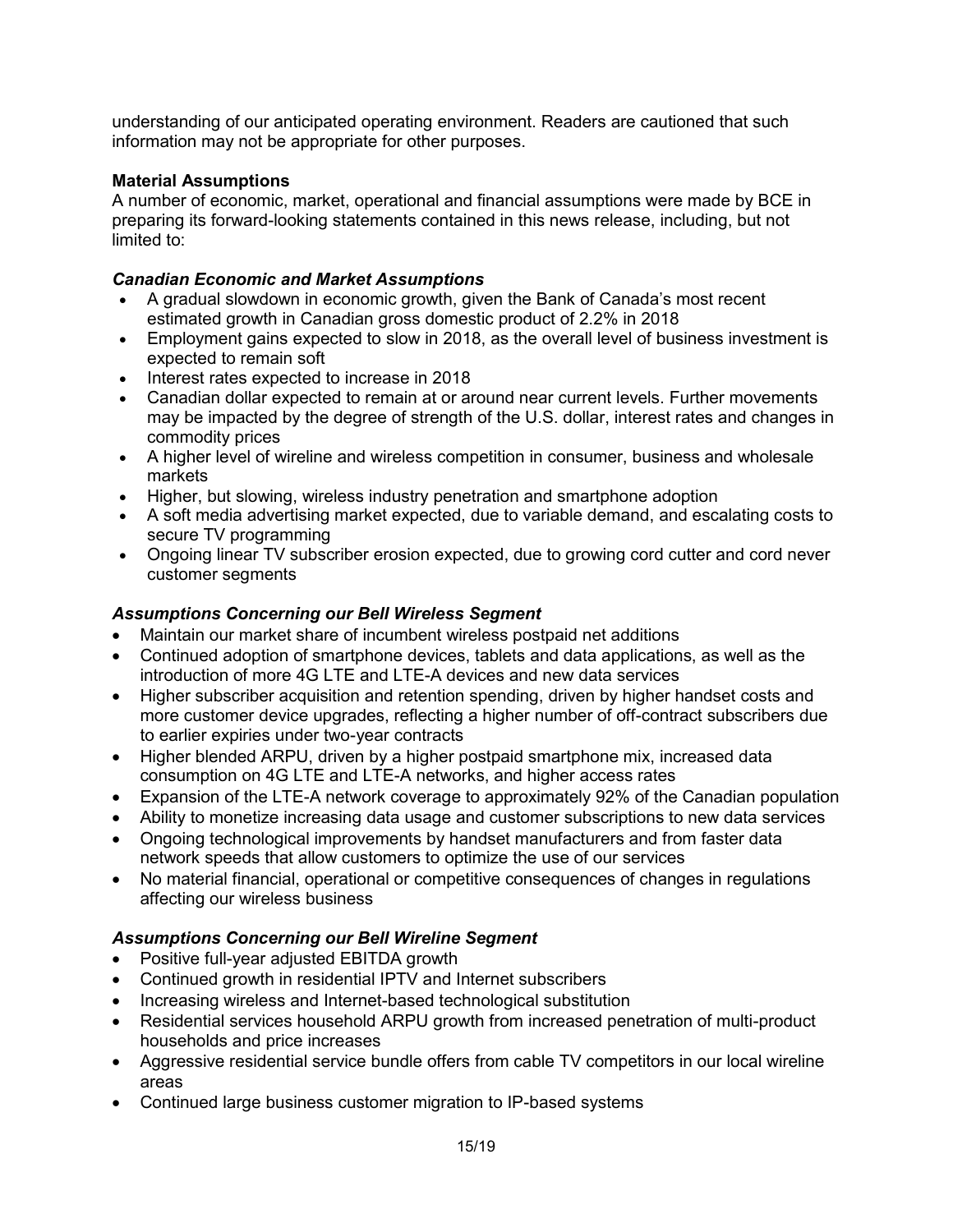- Ongoing competitive repricing pressures in our business and wholesale markets
- Continued competitive intensity in our small and mid-sized business markets as cable operators and other telecom competitors continue to intensify their focus on business customers
- Traditional high-margin product categories challenged by large global cloud and OTT providers of business voice and data solutions expanding into Canada with on-demand services
- Ongoing deployment of direct fibre and growing consumption of OTT TV services and ondemand streaming video, as well as the proliferation of devices, such as tablets, that consume vast quantities of bandwidth, will require considerable ongoing capital investment
- Accelerating customer adoption of OTT services resulting in downsizing of TV packages
- Realization of cost savings related to management workforce attrition and retirements, lower contracted rates from our suppliers, reduction of traffic that is not on our network and operating synergies from the integration of MTS
- No material financial, operational or competitive consequences of changes in regulations affecting our wireline business

## *Assumptions Concerning our Bell Media Segment*

- Revenue performance expected to reflect an improving TV advertising sales trajectory supported by our broadcast of 2018 FIFA World Cup, further CraveTV subscriber growth and continued growth in outdoor advertising
- Operating cost growth driven by higher TV programming and sports broadcast rights costs, as well as continued investment in CraveTV content
- Continued scaling of CraveTV
- Ability to successfully acquire and produce highly rated programming and differentiated content
- Building and maintaining strategic supply arrangements for content across all screens and platforms
- Increased revenue generation from monetization of content rights and Bell Media properties across all platforms
- TV unbundling and growth in OTT viewing expected to result in lower subscriber levels for many Bell Media TV properties
- No material financial, operational or competitive consequences of changes in regulations affecting our media business

# *Financial Assumptions Concerning BCE*

The following constitute BCE's principal financial assumptions for 2018:

- total post-employment benefit plans cost to be approximately \$335 million to \$355 million, based on an estimated accounting discount rate of 3.6%, comprised of an estimated above adjusted EBITDA post-employment benefit plans service cost of approximately \$270 million to \$280 million and an estimated below adjusted EBITDA net post-employment benefit plans financing cost of approximately \$65 million to \$75 million
- depreciation and amortization expense of approximately \$4,000 million to \$4,050 million
- interest expense of approximately \$975 million to \$1,000 million
- an effective tax rate of approximately 25%
- NCI of approximately \$50 million
- total pension plan cash funding of approximately \$400 million
- cash taxes of approximately \$700 million to \$750 million
- net interest payments of approximately \$950 million to \$975 million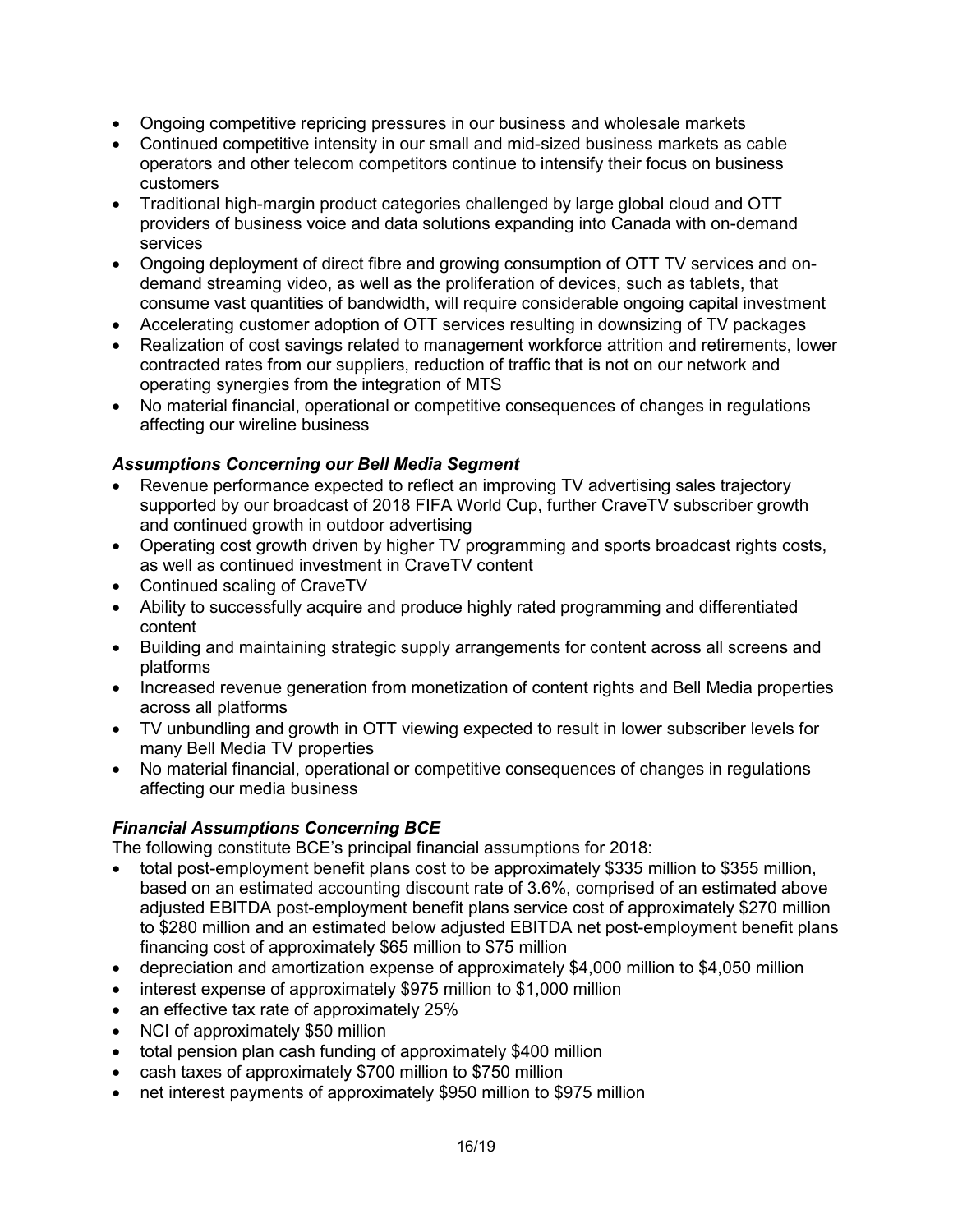- other free cash flow items, which include working capital changes, severance and other costs paid, preferred share dividends and NCI paid, of approximately \$25 million
- average BCE common shares outstanding of approximately 900 million
- Common share buybacks totalling \$175 million
- an annual common share dividend of \$3.02 per share

The foregoing assumptions, although considered reasonable by BCE on February 8, 2018, may prove to be inaccurate. Accordingly, our actual results could differ materially from our expectations as set forth in this news release.

### **Material Risks**

Important risk factors that could cause our assumptions and estimates to be inaccurate and actual results or events to differ materially from those expressed in, or implied by, our forwardlooking statements, including our 2018 financial guidance, are listed below. The realization of our forward-looking statements, including our ability to meet our 2018 financial guidance, essentially depends on our business performance which, in turn, is subject to many risks. Accordingly, readers are cautioned that any of the following risks could have a material adverse effect on our forward-looking statements. These risks include, but are not limited to:

- the intensity of competitive activity, including from new and emerging competitors, and the resulting impact on the cost of retaining existing customers and attracting new ones, as well as on our market shares, service volumes and pricing strategies
- the level of technological substitution and the presence of alternative service providers contributing to reduced utilization of our traditional wireline services
- regulatory initiatives, proceedings and decisions, government consultations and government positions that affect us and influence our business, including, in particular, those relating to mandatory access to networks, net neutrality, spectrum auctions, approval of acquisitions, broadcast licensing and foreign ownership requirements
- the inability to protect our physical and non-physical assets, including networks, IT systems, offices, corporate stores and sensitive information, from events and attacks such as cyber threats, and damage from fire and natural disasters
- the adverse effect of the fundamental separation of content and connectivity, which is changing our TV and media ecosystems and may accelerate the disconnection of TV services and the reduction of TV spending, as well as the fragmentation of, and changes in, the advertising market
- competition with global competitors, in addition to traditional Canadian competitors, for programming content could drive significant increases in content acquisition costs and challenge our ability to secure key content
- adverse economic and financial market conditions, a declining level of retail and commercial activity, and the resulting negative impact on the demand for, and prices of, our products and services and the level of bad debts
- the failure to optimize network and IT deployment and upgrading timelines, accurately assess the potential of new technologies, and invest and evolve in the appropriate direction
- the failure to continue investment in a disciplined and strategic manner in next-generation capabilities, including real-time information-based customer service strategies
- the inability to drive a positive customer experience resulting, in particular, from the failure to embrace new approaches and challenge operational limitations
- the complexity in our operations resulting from multiple technology platforms, billing systems, marketing databases and a myriad of rate plans, promotions and product offerings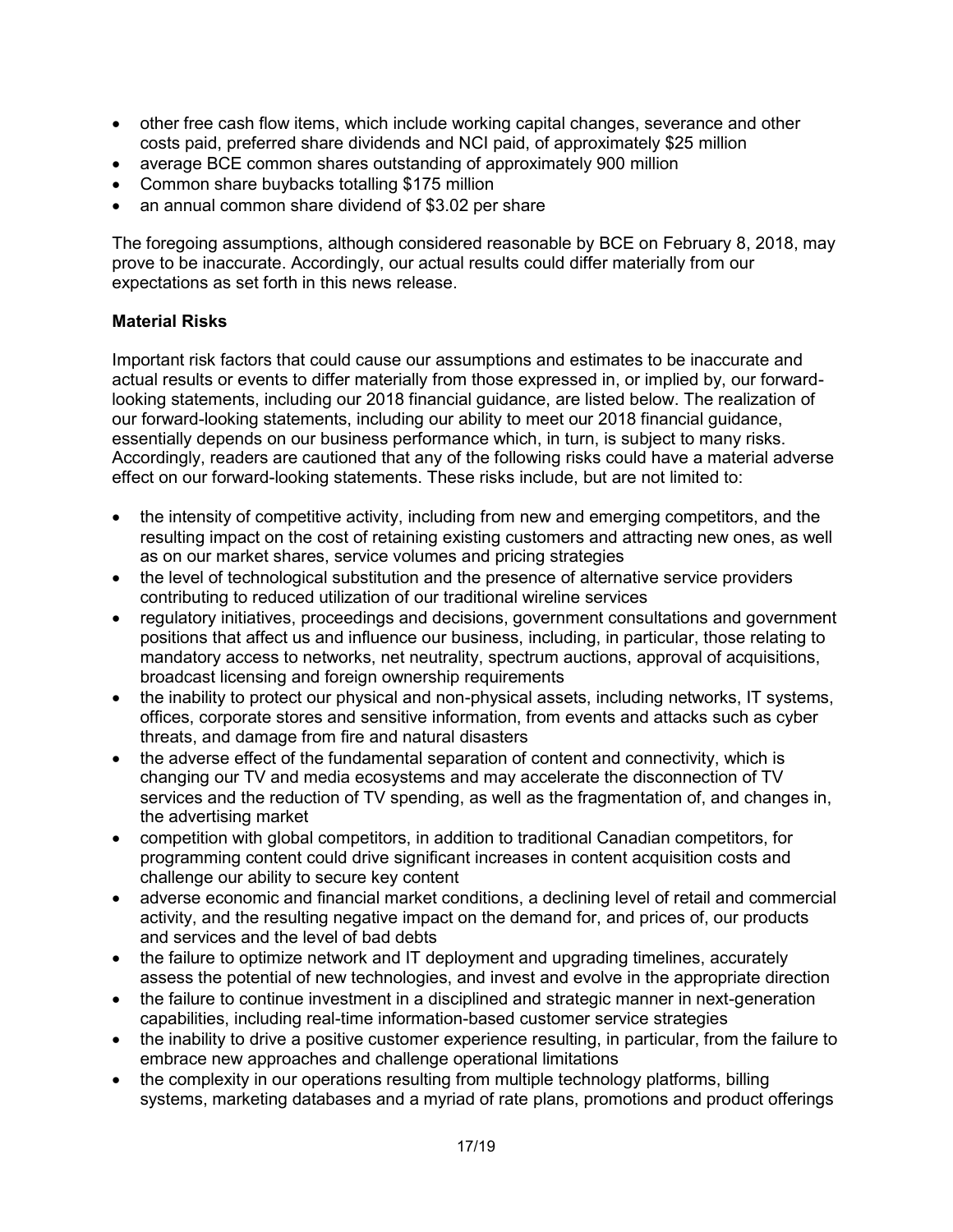- the failure to maintain optimal network operating performance in the context of significant increases in capacity demands on our Internet and wireless networks
- the failure to implement or maintain highly effective IT systems supported by an effective governance and operating framework
- the risk that we may need to incur significant capital expenditures beyond our capital intensity target in order to provide additional capacity and reduce network congestion
- the failure to generate anticipated benefits from our corporate restructurings, system replacements and upgrades, process redesigns and the integration of business acquisitions
- events affecting the functionality of, and our ability to protect, test, maintain and replace, our networks, IT systems, equipment and other facilities
- in-orbit and other operational risks to which the satellites used to provide our satellite TV services are subject
- the failure to attract and retain employees with the appropriate skill sets and to drive their performance in a safe and secure environment
- labour disruptions
- the inability to access adequate sources of capital and generate sufficient cash flows from operations to meet our cash requirements, fund capital expenditures and provide for planned growth
- uncertainty as to whether dividends will be declared by BCE's board of directors or whether BCE's dividend payout policy will be maintained
- the inability to manage various credit, liquidity and market risks
- pension obligation volatility and increased contributions to post-employment benefit plans
- higher taxes due to new tax laws or changes thereto or in the interpretation thereof, and the inability to predict the outcome of government audits
- the failure to reduce costs as well as unexpected increases in costs
- the failure to evolve practices to effectively monitor and control fraudulent activities, including unauthorized use of our content and the theft of our TV services
- events affecting the continuity of supply of products and services that we need to operate our business and to comply with various obligations from our third-party suppliers, outsourcers and consultants
- the failure of our procurement and vendor management practices to address risk exposures associated with existing and new supplier models
- the quality of our products and services and the extent to which they may be subject to manufacturing defects or fail to comply with applicable government regulations and standards
- security and data leakage exposure if security control protocols applicable to our cloudbased solutions are bypassed
- unfavourable resolution of legal proceedings and, in particular, class actions
- unfavourable changes in applicable laws and the failure to proactively address our legal and regulatory obligations
- health concerns about radiofrequency emissions from wireless communications devices
- the inability to maintain customer service and our networks operational in the event of the occurrence of epidemics, pandemics and other health risks
- the failure to recognize and adequately respond to climate change concerns or public and governmental expectations on environmental matters

We caution that the foregoing list of risk factors is not exhaustive and other factors could also adversely affect our results. We encourage investors to also read BCE's Safe Harbour Notice Concerning Forward-Looking Statements dated February 8, 2018 for additional information with